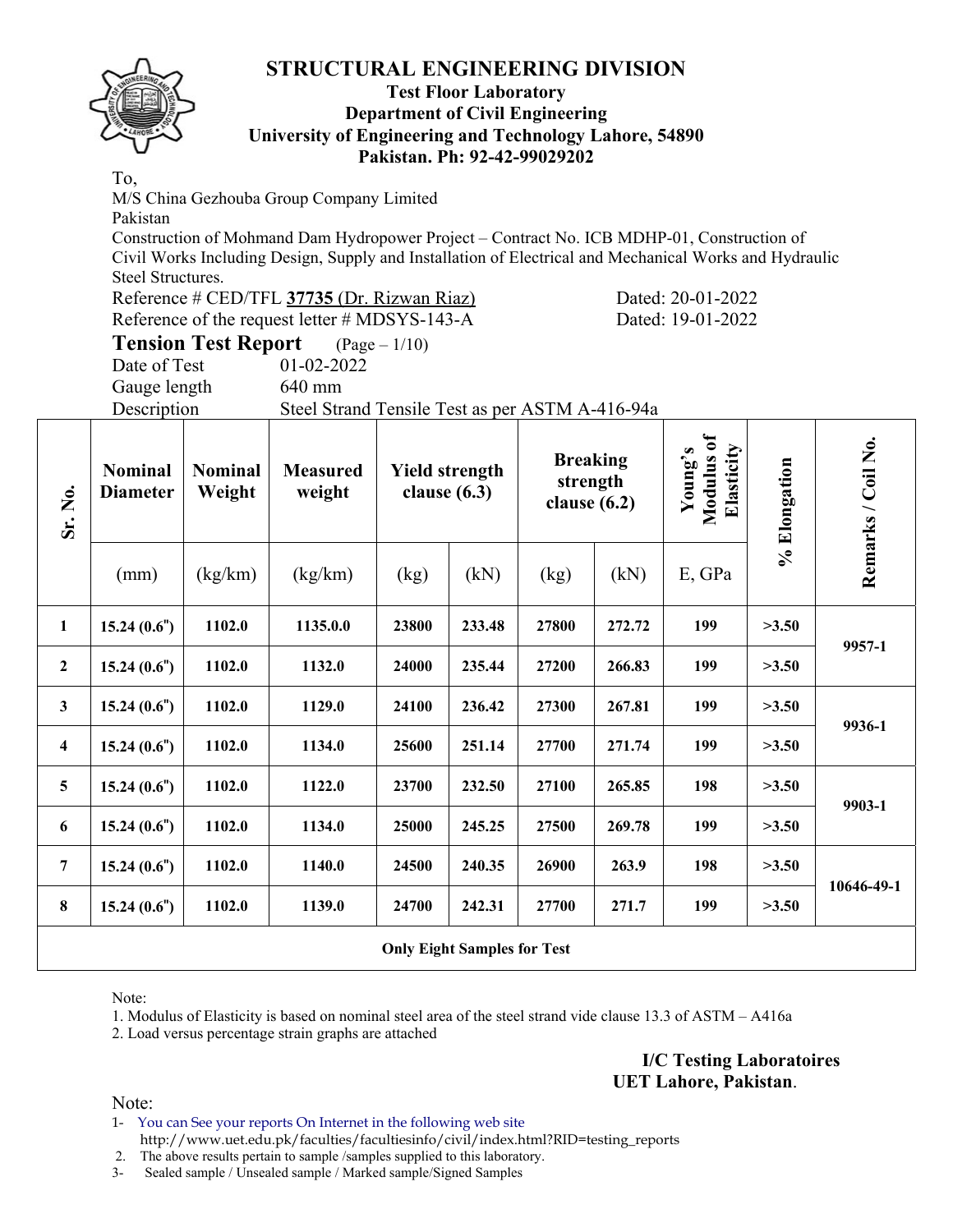### **Test Floor Laboratory Department of Civil Engineering University of Engineering and Technology Lahore, 54890 Pakistan. Ph: 92-42-99029202**

To, M/S China Gezhouba Group Company Limited Pakistan Construction of Mohmand Dam Hydropower Project – Contract No. ICB MDHP-01, Construction of Civil Works Including Design, Supply and Installation of Electrical and Mechanical Works and Hydraulic Steel Structures. Reference # CED/TFL 37735 (Dr. Rizwan Riaz) Dated: 20-01-2022 Reference of the request letter # MDSYS-143-A Dated: 19-01-2022

### **Graph** (Page – 2/10)



**I/C Testing Laboratoires UET Lahore, Pakistan**.

- 1- You can See your reports On Internet in the following web site http://www.uet.edu.pk/faculties/facultiesinfo/civil/index.html?RID=testing\_reports
- 2. The above results pertain to sample /samples supplied to this laboratory.
- 3- Sealed sample / Unsealed sample / Marked sample/Signed Samples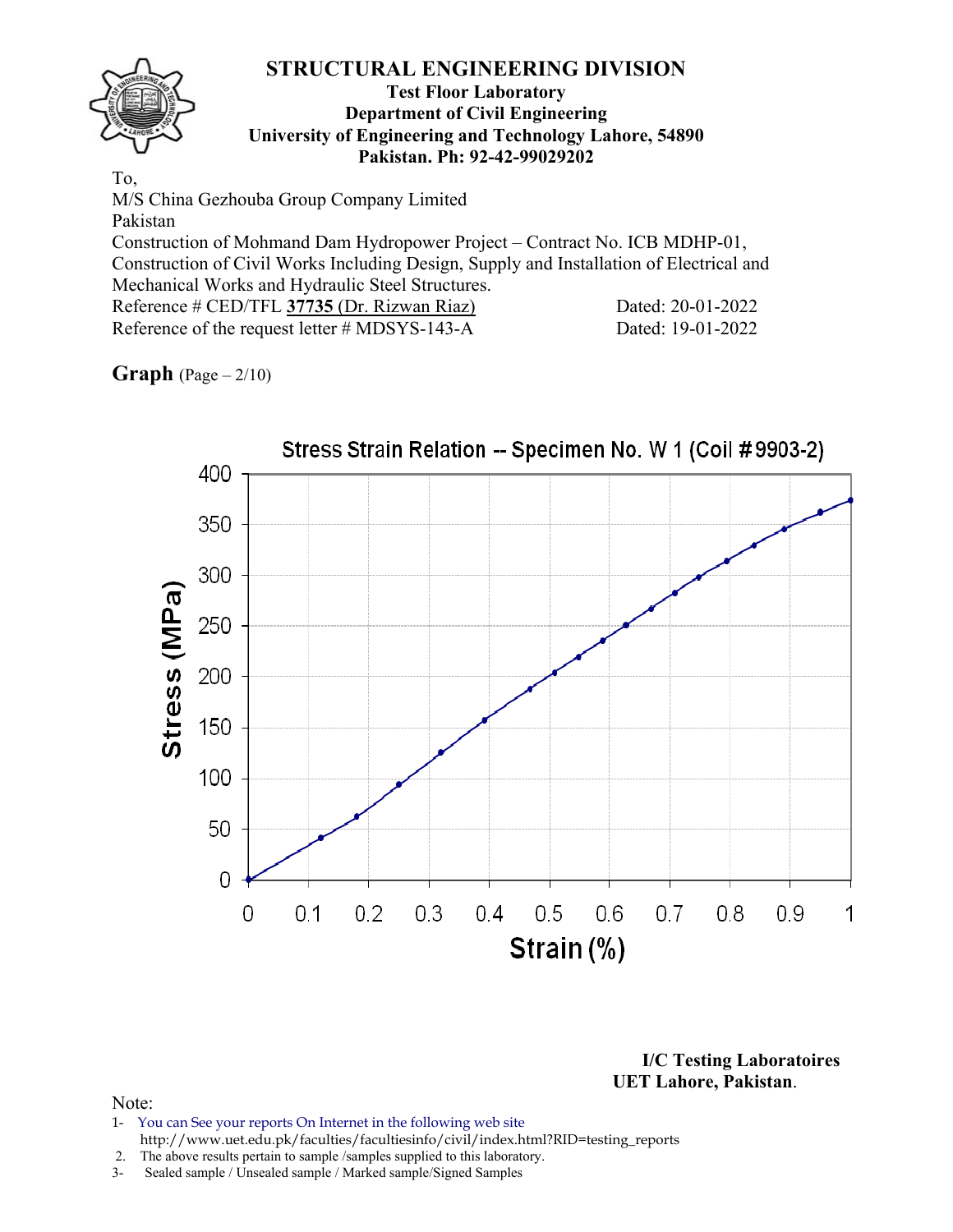### **Test Floor Laboratory Department of Civil Engineering University of Engineering and Technology Lahore, 54890 Pakistan. Ph: 92-42-99029202**

To, M/S China Gezhouba Group Company Limited Pakistan Construction of Mohmand Dam Hydropower Project – Contract No. ICB MDHP-01, Construction of Civil Works Including Design, Supply and Installation of Electrical and Mechanical Works and Hydraulic Steel Structures. Reference # CED/TFL 37735 (Dr. Rizwan Riaz) Dated: 20-01-2022 Reference of the request letter # MDSYS-143-A Dated: 19-01-2022

# **Graph** (Page – 3/10)



**I/C Testing Laboratoires UET Lahore, Pakistan**.

- 1- You can See your reports On Internet in the following web site http://www.uet.edu.pk/faculties/facultiesinfo/civil/index.html?RID=testing\_reports
- 2. The above results pertain to sample /samples supplied to this laboratory.
- 3- Sealed sample / Unsealed sample / Marked sample/Signed Samples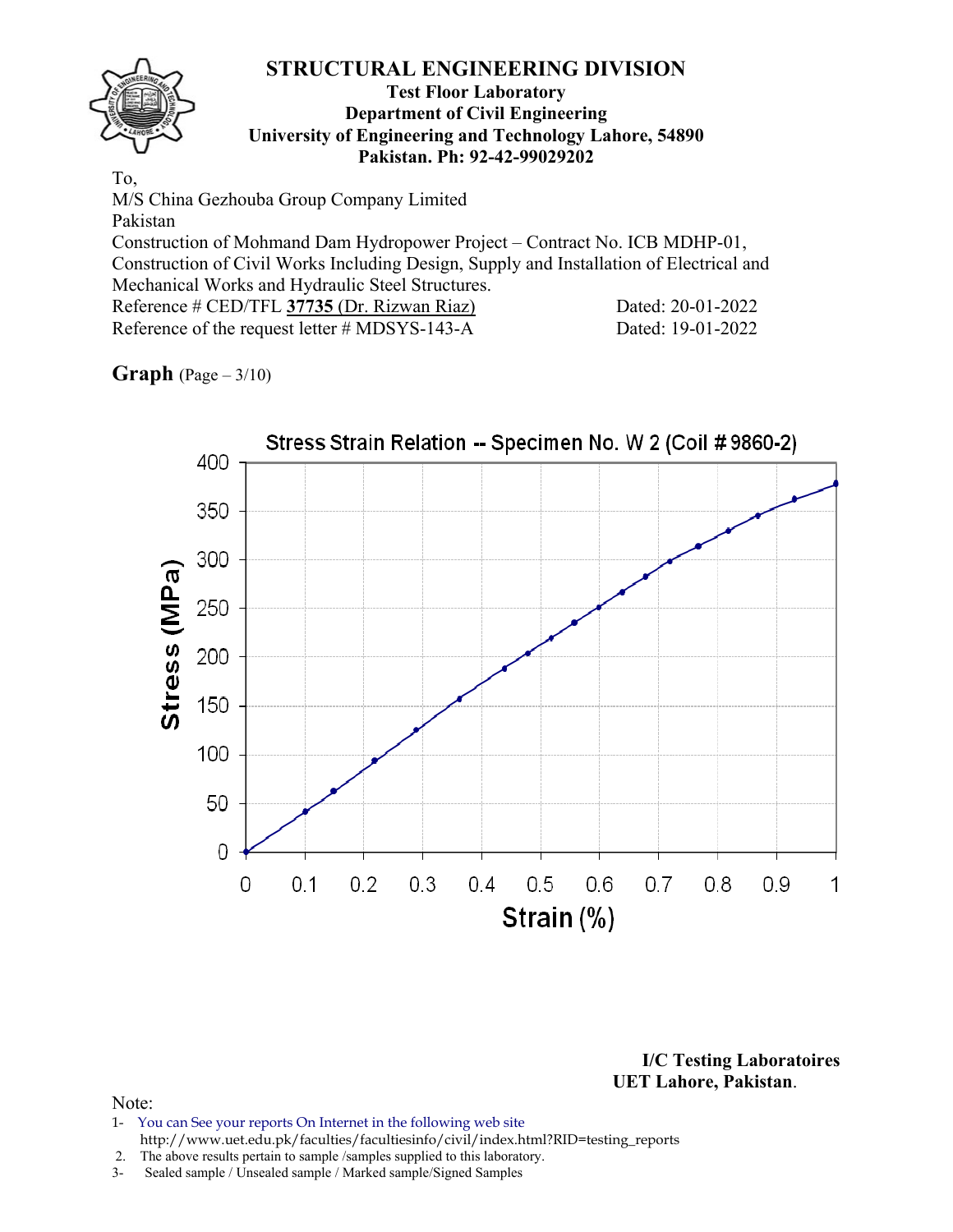### **Test Floor Laboratory Department of Civil Engineering University of Engineering and Technology Lahore, 54890 Pakistan. Ph: 92-42-99029202**

To, M/S China Gezhouba Group Company Limited Pakistan Construction of Mohmand Dam Hydropower Project – Contract No. ICB MDHP-01, Construction of Civil Works Including Design, Supply and Installation of Electrical and Mechanical Works and Hydraulic Steel Structures. Reference # CED/TFL 37735 (Dr. Rizwan Riaz) Dated: 20-01-2022 Reference of the request letter # MDSYS-143-A Dated: 19-01-2022

# **Graph** (Page – 4/10)



**I/C Testing Laboratoires UET Lahore, Pakistan**.

- 1- You can See your reports On Internet in the following web site http://www.uet.edu.pk/faculties/facultiesinfo/civil/index.html?RID=testing\_reports
- 2. The above results pertain to sample /samples supplied to this laboratory.
- 3- Sealed sample / Unsealed sample / Marked sample/Signed Samples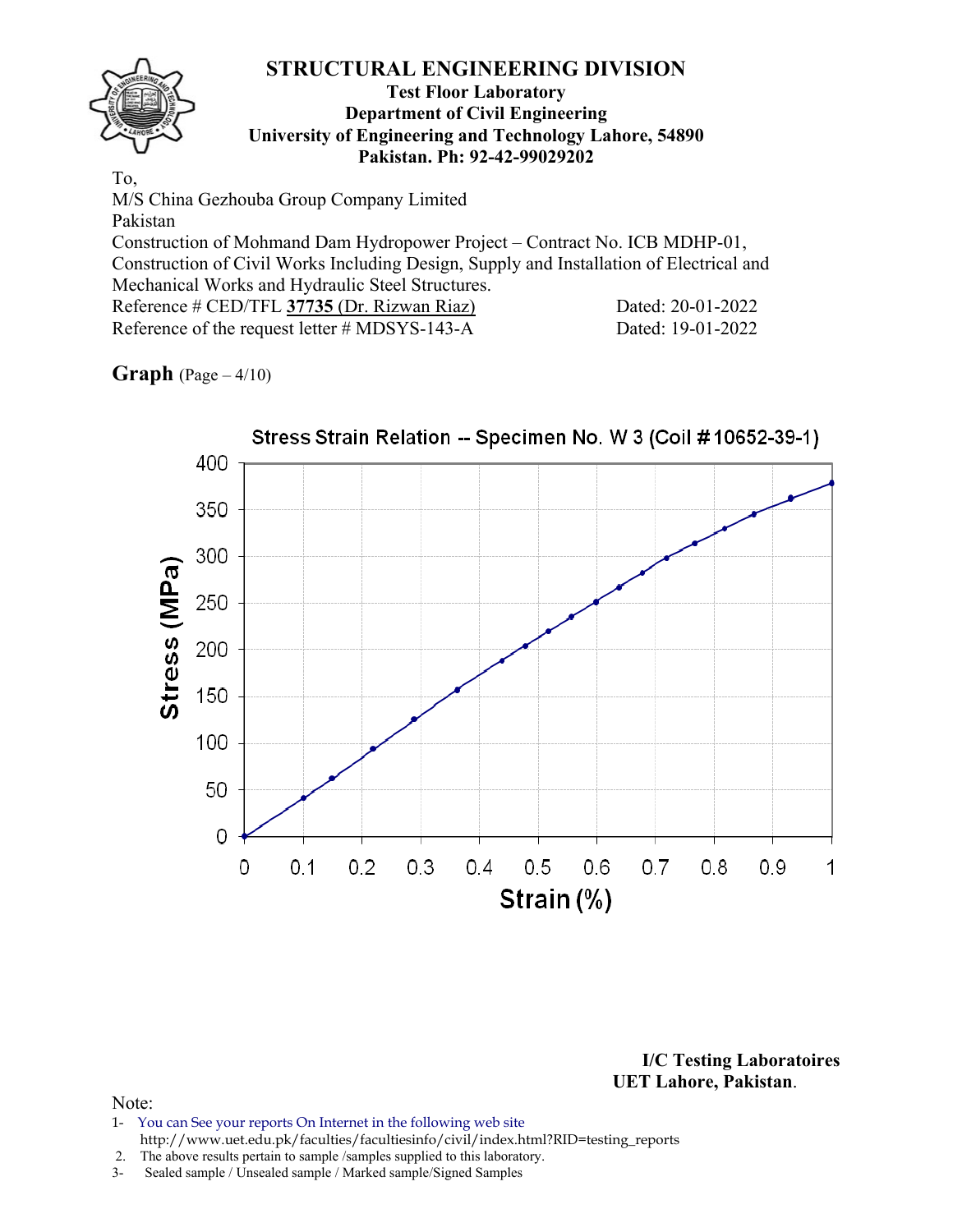### **Test Floor Laboratory Department of Civil Engineering University of Engineering and Technology Lahore, 54890 Pakistan. Ph: 92-42-99029202**

To, M/S China Gezhouba Group Company Limited Pakistan Construction of Mohmand Dam Hydropower Project – Contract No. ICB MDHP-01, Construction of Civil Works Including Design, Supply and Installation of Electrical and Mechanical Works and Hydraulic Steel Structures. Reference # CED/TFL 37735 (Dr. Rizwan Riaz) Dated: 20-01-2022 Reference of the request letter # MDSYS-143-A Dated: 19-01-2022

# **Graph** (Page – 5/10)



**I/C Testing Laboratoires UET Lahore, Pakistan**.

- 1- You can See your reports On Internet in the following web site http://www.uet.edu.pk/faculties/facultiesinfo/civil/index.html?RID=testing\_reports
- 2. The above results pertain to sample /samples supplied to this laboratory.
- 3- Sealed sample / Unsealed sample / Marked sample/Signed Samples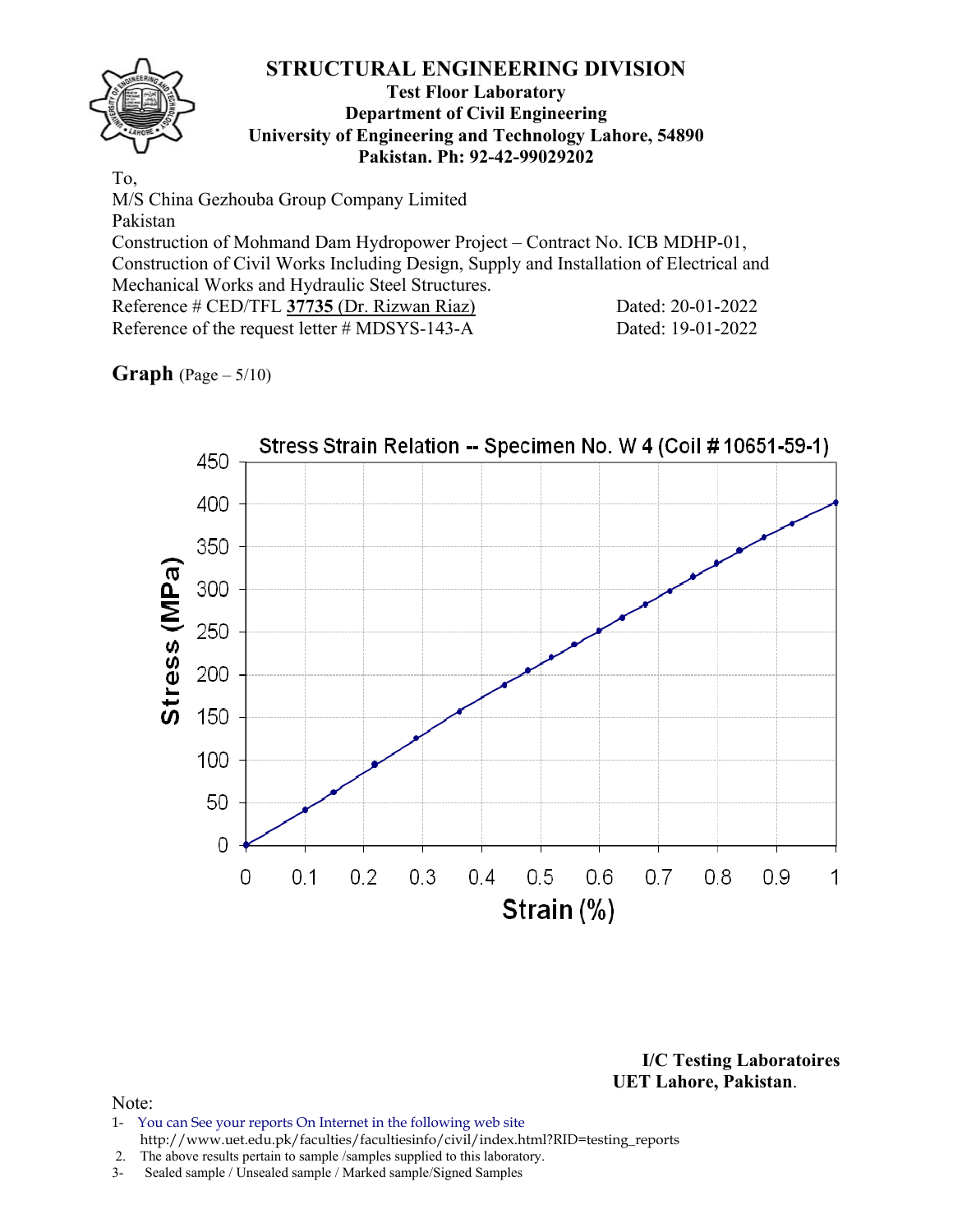### **Test Floor Laboratory Department of Civil Engineering University of Engineering and Technology Lahore, 54890 Pakistan. Ph: 92-42-99029202**

To, M/S China Gezhouba Group Company Limited Pakistan Construction of Mohmand Dam Hydropower Project – Contract No. ICB MDHP-01, Construction of Civil Works Including Design, Supply and Installation of Electrical and Mechanical Works and Hydraulic Steel Structures. Reference # CED/TFL 37735 (Dr. Rizwan Riaz) Dated: 20-01-2022 Reference of the request letter # MDSYS-143-A Dated: 19-01-2022

# **Graph** (Page – 6/10)



**I/C Testing Laboratoires UET Lahore, Pakistan**.

- 1- You can See your reports On Internet in the following web site http://www.uet.edu.pk/faculties/facultiesinfo/civil/index.html?RID=testing\_reports
- 2. The above results pertain to sample /samples supplied to this laboratory.
- 3- Sealed sample / Unsealed sample / Marked sample/Signed Samples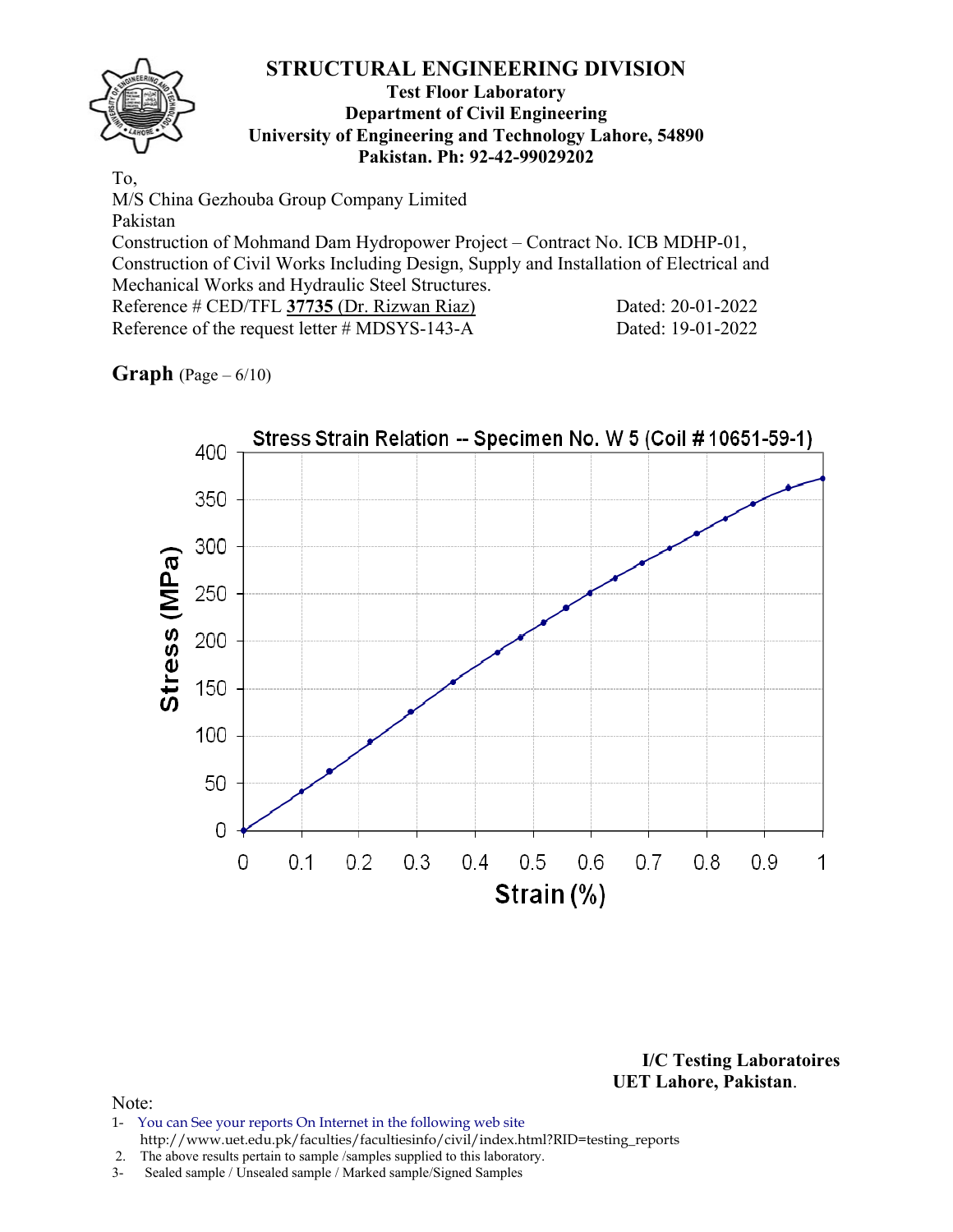### **Test Floor Laboratory Department of Civil Engineering University of Engineering and Technology Lahore, 54890 Pakistan. Ph: 92-42-99029202**

To, M/S China Gezhouba Group Company Limited Pakistan Construction of Mohmand Dam Hydropower Project – Contract No. ICB MDHP-01, Construction of Civil Works Including Design, Supply and Installation of Electrical and Mechanical Works and Hydraulic Steel Structures. Reference # CED/TFL 37735 (Dr. Rizwan Riaz) Dated: 20-01-2022 Reference of the request letter # MDSYS-143-A Dated: 19-01-2022

**Graph** (Page – 7/10)



**I/C Testing Laboratoires UET Lahore, Pakistan**.

- 1- You can See your reports On Internet in the following web site http://www.uet.edu.pk/faculties/facultiesinfo/civil/index.html?RID=testing\_reports
- 2. The above results pertain to sample /samples supplied to this laboratory.
- 3- Sealed sample / Unsealed sample / Marked sample/Signed Samples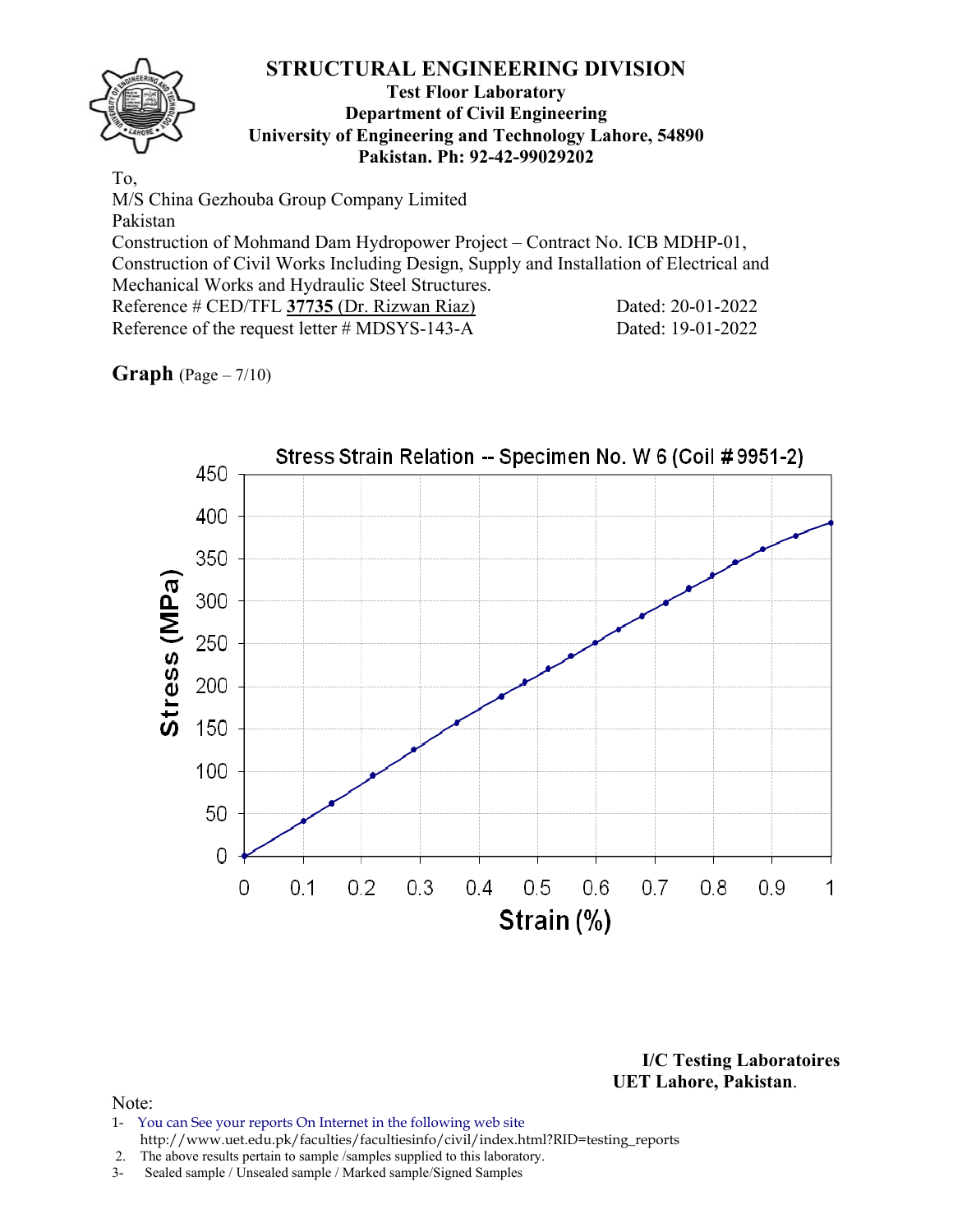### **Test Floor Laboratory Department of Civil Engineering University of Engineering and Technology Lahore, 54890 Pakistan. Ph: 92-42-99029202**

To, M/S China Gezhouba Group Company Limited Pakistan Construction of Mohmand Dam Hydropower Project – Contract No. ICB MDHP-01, Construction of Civil Works Including Design, Supply and Installation of Electrical and Mechanical Works and Hydraulic Steel Structures. Reference # CED/TFL 37735 (Dr. Rizwan Riaz) Dated: 20-01-2022 Reference of the request letter # MDSYS-143-A Dated: 19-01-2022

# **Graph** (Page – 8/10)



**I/C Testing Laboratoires UET Lahore, Pakistan**.

- 1- You can See your reports On Internet in the following web site http://www.uet.edu.pk/faculties/facultiesinfo/civil/index.html?RID=testing\_reports
- 2. The above results pertain to sample /samples supplied to this laboratory.
- 3- Sealed sample / Unsealed sample / Marked sample/Signed Samples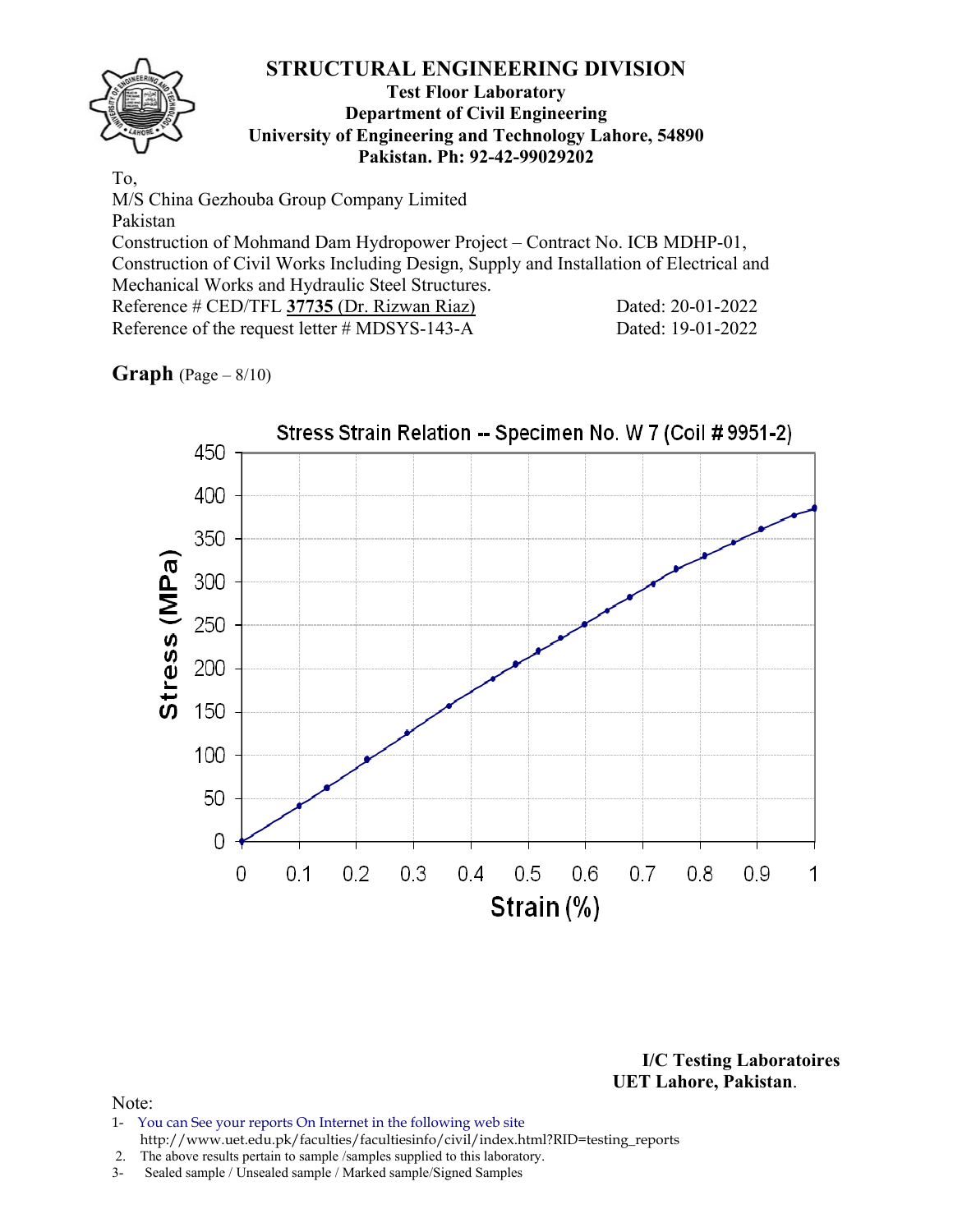### **Test Floor Laboratory Department of Civil Engineering University of Engineering and Technology Lahore, 54890 Pakistan. Ph: 92-42-99029202**

To, M/S China Gezhouba Group Company Limited Pakistan Construction of Mohmand Dam Hydropower Project – Contract No. ICB MDHP-01, Construction of Civil Works Including Design, Supply and Installation of Electrical and Mechanical Works and Hydraulic Steel Structures. Reference # CED/TFL 37735 (Dr. Rizwan Riaz) Dated: 20-01-2022 Reference of the request letter # MDSYS-143-A Dated: 19-01-2022

# **Graph** (Page – 9/10)



**I/C Testing Laboratoires UET Lahore, Pakistan**.

### Note:

1- You can See your reports On Internet in the following web site http://www.uet.edu.pk/faculties/facultiesinfo/civil/index.html?RID=testing\_reports

2. The above results pertain to sample /samples supplied to this laboratory.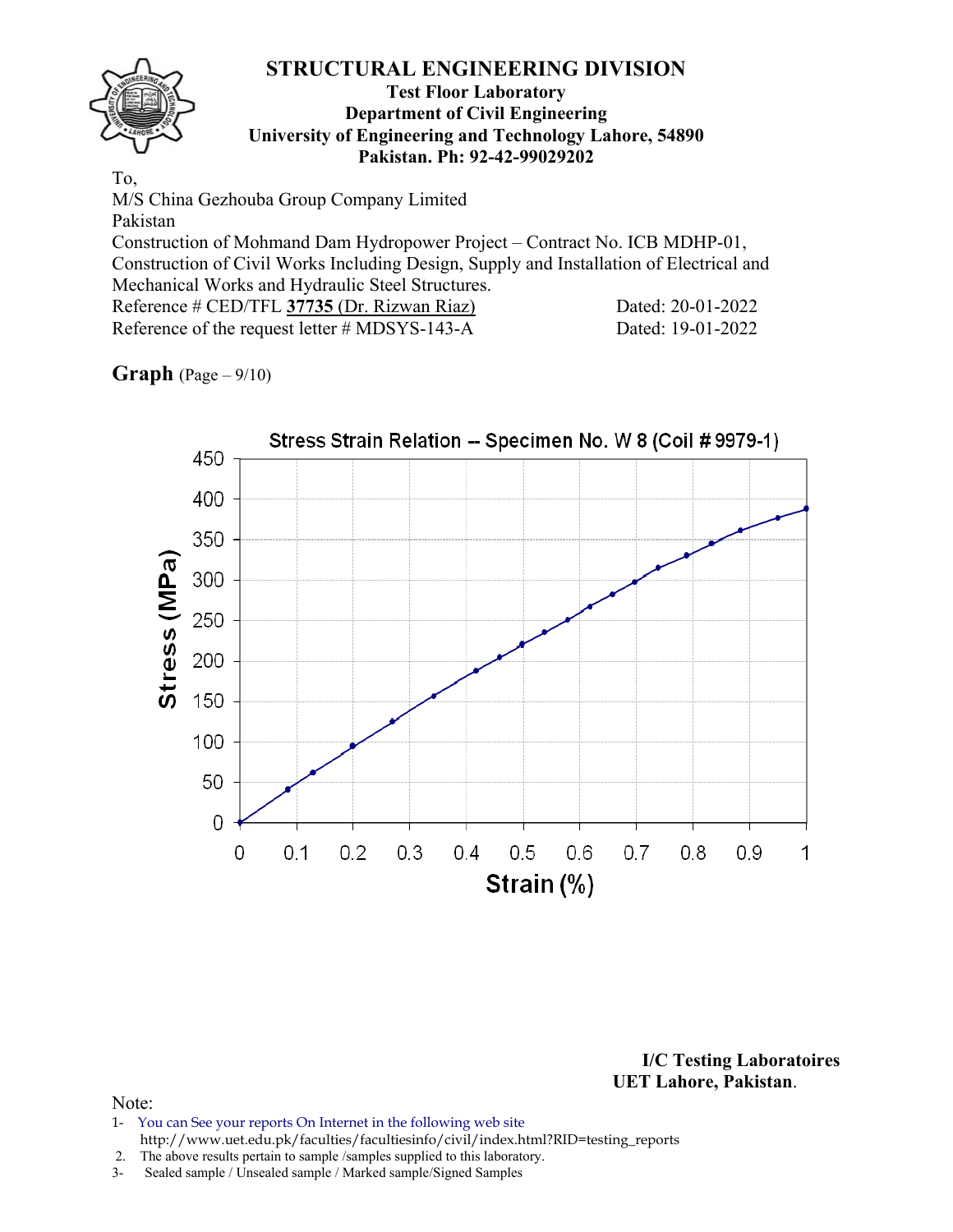### **Test Floor Laboratory Department of Civil Engineering University of Engineering and Technology Lahore, 54890 Pakistan. Ph: 92-42-99029202**

To, M/S China Gezhouba Group Company Limited Pakistan Construction of Mohmand Dam Hydropower Project – Contract No. ICB MDHP-01, Construction of Civil Works Including Design, Supply and Installation of Electrical and Mechanical Works and Hydraulic Steel Structures. Reference # CED/TFL 37735 (Dr. Rizwan Riaz) Dated: 20-01-2022 Reference of the request letter # MDSYS-143-A Dated: 19-01-2022

# **Graph** (Page – 10/10)



**I/C Testing Laboratoires UET Lahore, Pakistan**.

### Note:

1- You can See your reports On Internet in the following web site http://www.uet.edu.pk/faculties/facultiesinfo/civil/index.html?RID=testing\_reports

2. The above results pertain to sample /samples supplied to this laboratory.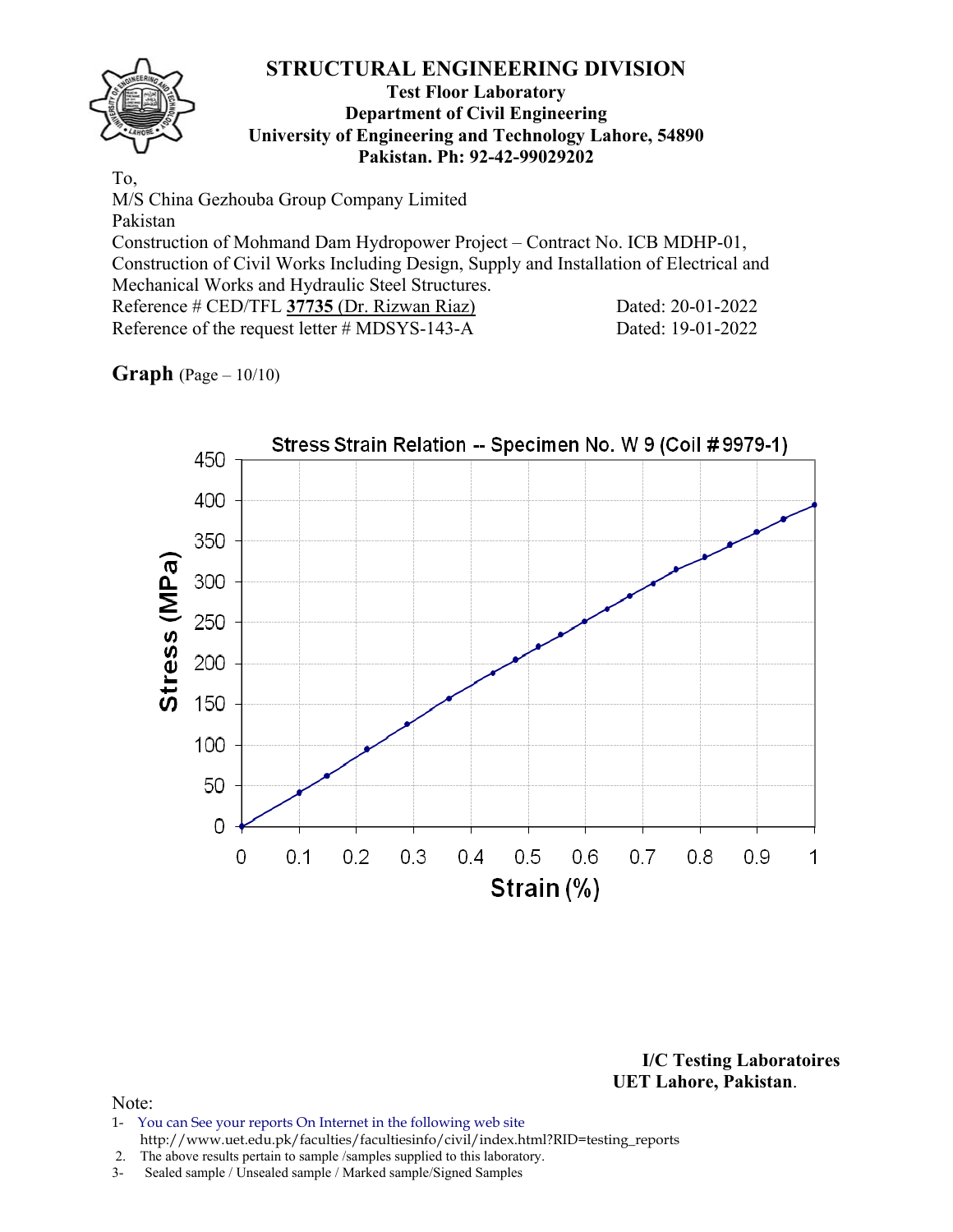### **Test Floor Laboratory Department of Civil Engineering University of Engineering and Technology Lahore, 54890 Pakistan. Ph: 92-42-99029202**

To,

M/S China Gezhouba Group Company Limited

Pakistan

Construction of Mohmand Dam Hydropower Project – Contract No. ICB MDHP-01, Construction of Civil Works Including Design, Supply and Installation of Electrical and Mechanical Works and Hydraulic Steel Structures.

| Reference # CED/TFL 37736 (Dr. Rizwan Riaz)      |  |  |
|--------------------------------------------------|--|--|
| Reference of the request letter $\#$ MDSYS-143-B |  |  |

(b) **Dated: 20-01-2022** Dated: 19-01-2022

**Tension Test Report** (Page – 1/9) Date of Test 01-02-2022

Gauge length 640 mm

Description Steel Strand Tensile Test as per ASTM A-416-94a

| Sr. No.                 | <b>Nominal</b><br><b>Diameter</b> | <b>Nominal</b><br>Weight | <b>Measured</b><br>weight |       | <b>Yield strength</b><br>clause $(6.3)$ | <b>Breaking</b><br>strength<br>clause $(6.2)$ |        | Modulus of<br>Elasticity<br>Young's | % Elongation | Remarks / Coil No. |
|-------------------------|-----------------------------------|--------------------------|---------------------------|-------|-----------------------------------------|-----------------------------------------------|--------|-------------------------------------|--------------|--------------------|
|                         | (mm)                              | (kg/km)                  | (kg/km)                   | (kg)  | (kN)                                    | (kg)                                          | (kN)   | E, GPa                              |              |                    |
| 1                       | 15.24(0.6")                       | 1102.0                   | 1140.0                    | 24200 | 237.40                                  | 27600                                         | 270.76 | 199                                 | >3.50        |                    |
| $\boldsymbol{2}$        | 15.24(0.6")                       | 1102.0                   | 1141.0                    | 25100 | 246.23                                  | 27200                                         | 266.83 | 198                                 | >3.50        | 9957-1             |
| $\mathbf{3}$            | 15.24(0.6")                       | 1102.0                   | 1135.0                    | 24600 | 241.33                                  | 27600                                         | 270.76 | 199                                 | >3.50        | 9936-1             |
| $\overline{\mathbf{4}}$ | 15.24(0.6")                       | 1102.0                   | 1137.0                    | 25500 | 250.16                                  | 27200                                         | 266.83 | 199                                 | >3.50        |                    |
| 5                       | 15.24(0.6")                       | 1102.0                   | 1131.0                    | 24000 | 235.44                                  | 27000                                         | 264.87 | 199                                 | >3.50        |                    |
| 6                       | 15.24(0.6")                       | 1102.0                   | 1133.0                    | 25100 | 246.23                                  | 27300                                         | 267.81 | 198                                 | >3.50        | 9903-1             |
| 7                       | 15.24(0.6")                       | 1102.0                   | 1131.0                    | 24900 | 244.27                                  | 27600                                         | 270.8  | 199                                 | >3.50        |                    |
| $\bf{8}$                | 15.24(0.6")                       | 1102.0                   | 1128.0                    | 23500 | 230.54                                  | 27400                                         | 268.8  | 199                                 | >3.50        | 10646-49-1         |
|                         |                                   |                          |                           |       | <b>Only Eight Samples for Test</b>      |                                               |        |                                     |              |                    |

Note:

1. Modulus of Elasticity is based on nominal steel area of the steel strand vide clause 13.3 of ASTM – A416a

2. Load versus percentage strain graphs are attached

**I/C Testing Laboratoires UET Lahore, Pakistan**.

Note:

1- You can See your reports On Internet in the following web site http://www.uet.edu.pk/faculties/facultiesinfo/civil/index.html?RID=testing\_reports

2. The above results pertain to sample /samples supplied to this laboratory.

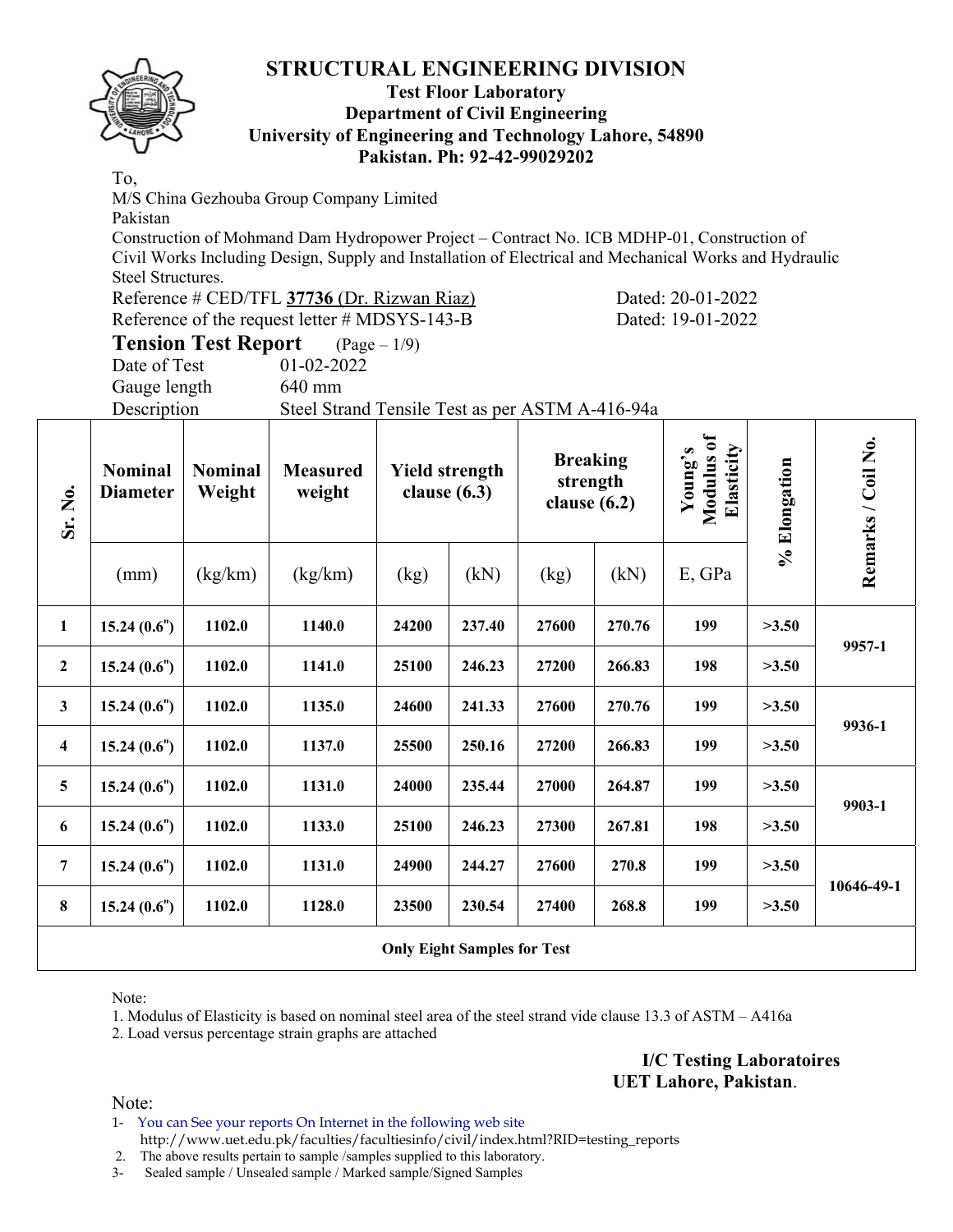### **Test Floor Laboratory Department of Civil Engineering University of Engineering and Technology Lahore, 54890 Pakistan. Ph: 92-42-99029202**

To, M/S China Gezhouba Group Company Limited Pakistan Construction of Mohmand Dam Hydropower Project – Contract No. ICB MDHP-01, Construction of Civil Works Including Design, Supply and Installation of Electrical and Mechanical Works and Hydraulic Steel Structures. Reference # CED/TFL **37736** (Dr. Rizwan Riaz) Dated: 20-01-2022 Reference of the request letter # MDSYS-143-B Dated: 19-01-2022

**Graph**  $(Page - 2/9)$ 



**I/C Testing Laboratoires UET Lahore, Pakistan**.

- 1- You can See your reports On Internet in the following web site http://www.uet.edu.pk/faculties/facultiesinfo/civil/index.html?RID=testing\_reports
- 2. The above results pertain to sample /samples supplied to this laboratory.
- 3- Sealed sample / Unsealed sample / Marked sample/Signed Samples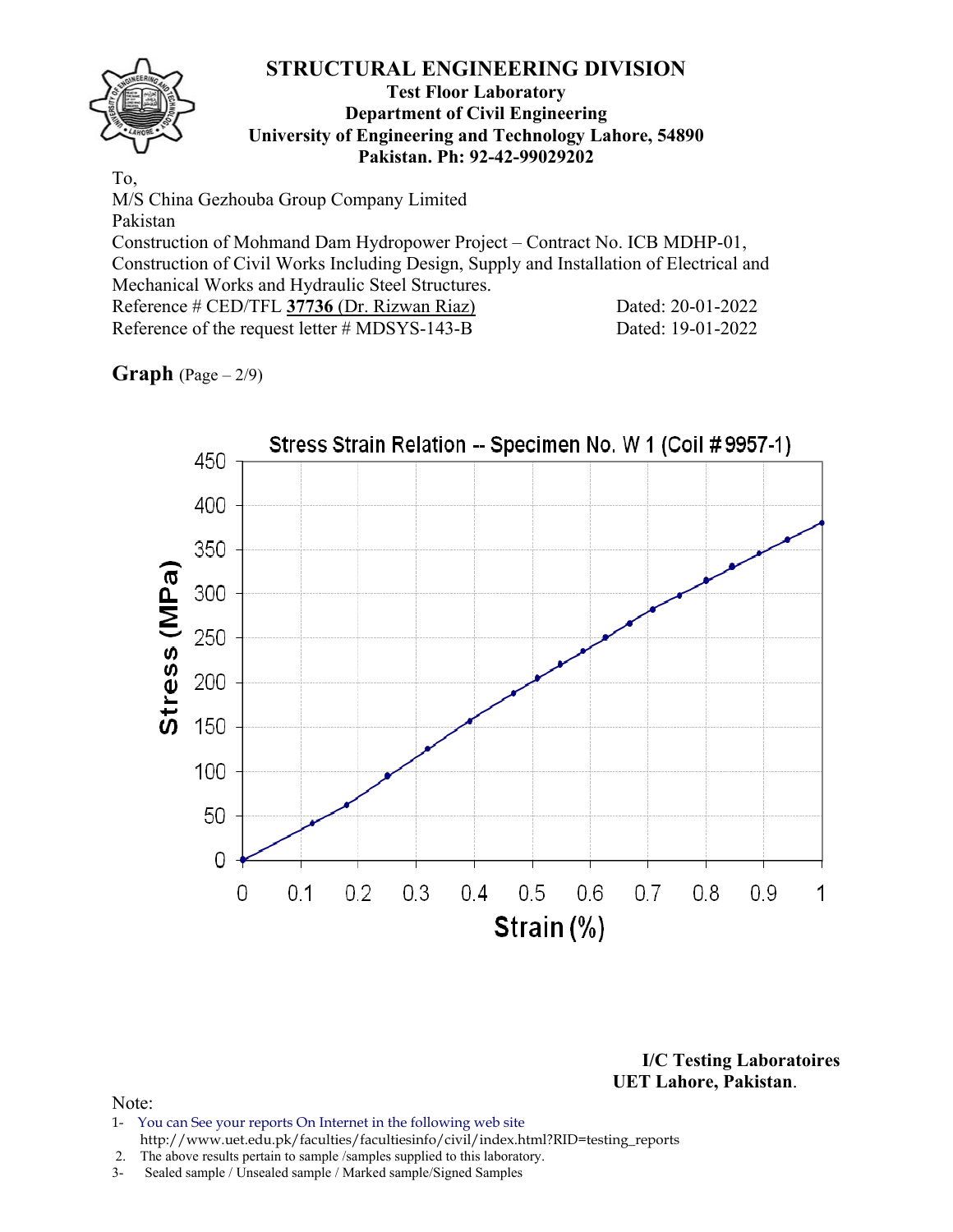

### **Test Floor Laboratory Department of Civil Engineering University of Engineering and Technology Lahore, 54890 Pakistan. Ph: 92-42-99029202**

To,

M/S China Gezhouba Group Company Limited Pakistan Construction of Mohmand Dam Hydropower Project – Contract No. ICB MDHP-01, Construction of Civil Works Including Design, Supply and Installation of Electrical and Mechanical Works and Hydraulic Steel Structures. Reference # CED/TFL **37736** (Dr. Rizwan Riaz) Dated: 20-01-2022 Reference of the request letter # MDSYS-143-B Dated: 19-01-2022

**Graph**  $(Page - 3/9)$ 



**I/C Testing Laboratoires UET Lahore, Pakistan**.

- 1- You can See your reports On Internet in the following web site http://www.uet.edu.pk/faculties/facultiesinfo/civil/index.html?RID=testing\_reports
- 2. The above results pertain to sample /samples supplied to this laboratory.
- 3- Sealed sample / Unsealed sample / Marked sample/Signed Samples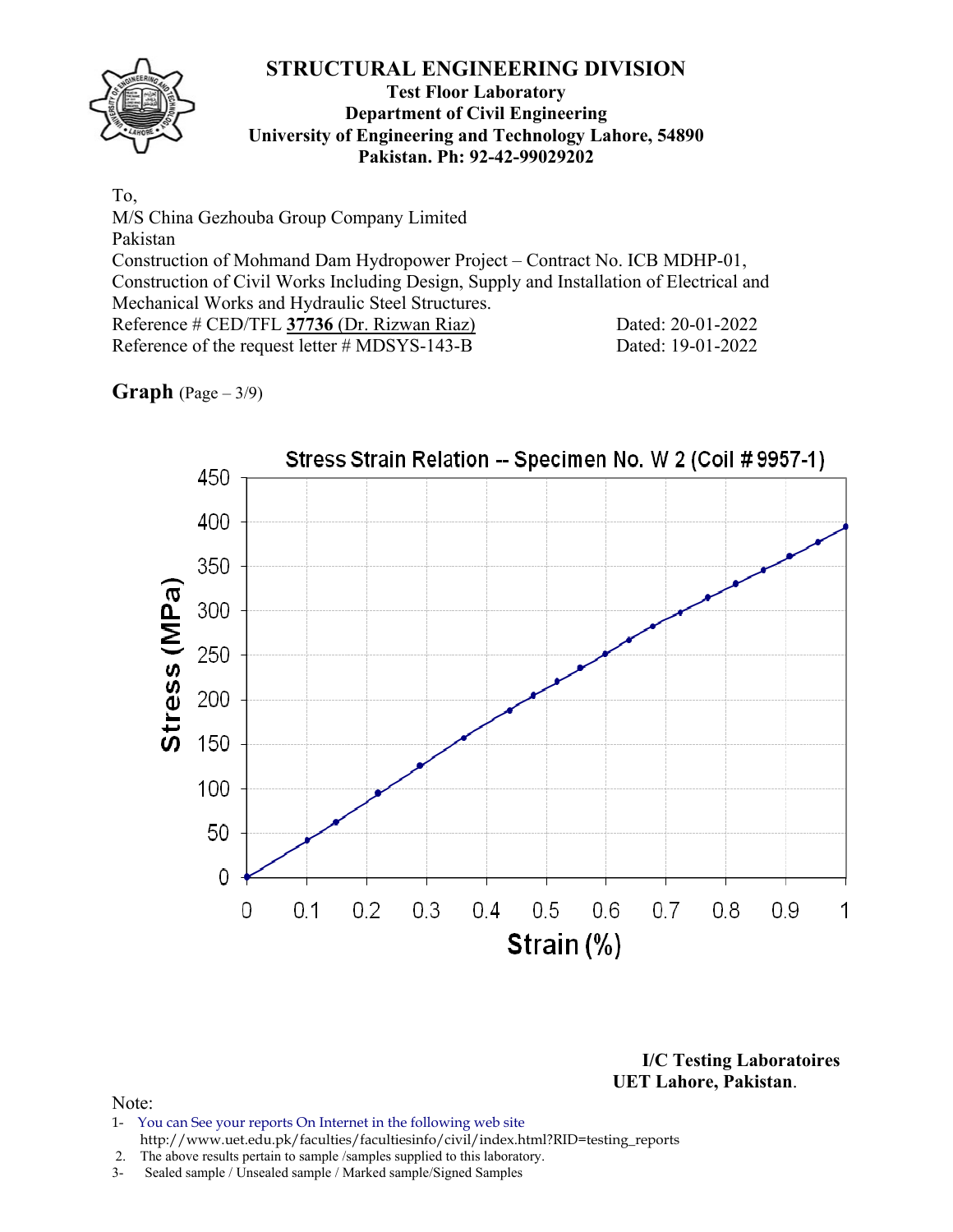### **Test Floor Laboratory Department of Civil Engineering University of Engineering and Technology Lahore, 54890 Pakistan. Ph: 92-42-99029202**

To, M/S China Gezhouba Group Company Limited Pakistan Construction of Mohmand Dam Hydropower Project – Contract No. ICB MDHP-01, Construction of Civil Works Including Design, Supply and Installation of Electrical and Mechanical Works and Hydraulic Steel Structures. Reference # CED/TFL **37736** (Dr. Rizwan Riaz) Dated: 20-01-2022 Reference of the request letter # MDSYS-143-B Dated: 19-01-2022

# **Graph**  $(Page - 4/9)$



**I/C Testing Laboratoires UET Lahore, Pakistan**.

- 1- You can See your reports On Internet in the following web site http://www.uet.edu.pk/faculties/facultiesinfo/civil/index.html?RID=testing\_reports
- 2. The above results pertain to sample /samples supplied to this laboratory.
- 3- Sealed sample / Unsealed sample / Marked sample/Signed Samples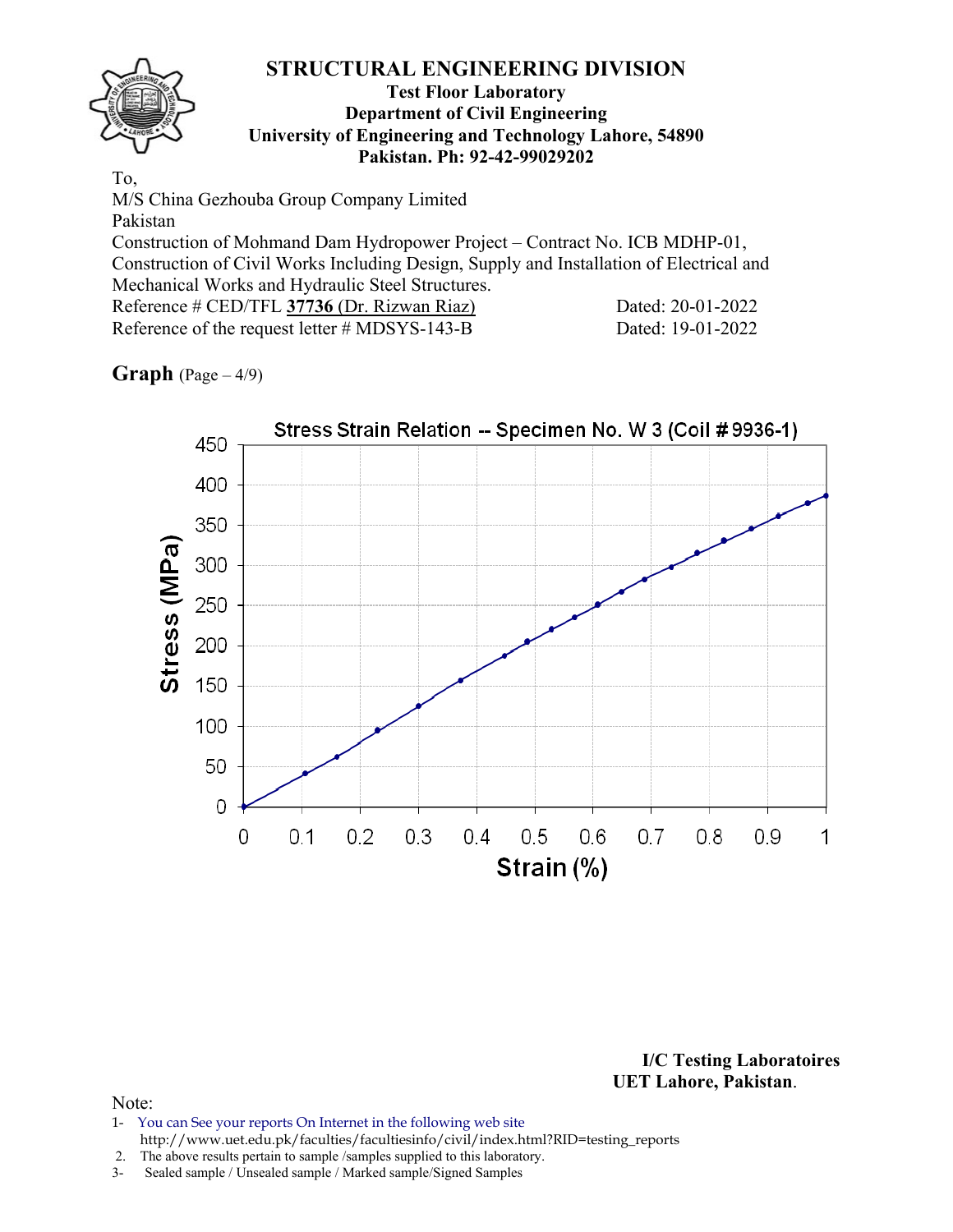### **Test Floor Laboratory Department of Civil Engineering University of Engineering and Technology Lahore, 54890 Pakistan. Ph: 92-42-99029202**

To, M/S China Gezhouba Group Company Limited Pakistan Construction of Mohmand Dam Hydropower Project – Contract No. ICB MDHP-01, Construction of Civil Works Including Design, Supply and Installation of Electrical and Mechanical Works and Hydraulic Steel Structures. Reference # CED/TFL **37736** (Dr. Rizwan Riaz) Dated: 20-01-2022 Reference of the request letter # MDSYS-143-B Dated: 19-01-2022

**Graph** (Page – 5/9)



**I/C Testing Laboratoires UET Lahore, Pakistan**.

- 1- You can See your reports On Internet in the following web site http://www.uet.edu.pk/faculties/facultiesinfo/civil/index.html?RID=testing\_reports
- 2. The above results pertain to sample /samples supplied to this laboratory.
- 3- Sealed sample / Unsealed sample / Marked sample/Signed Samples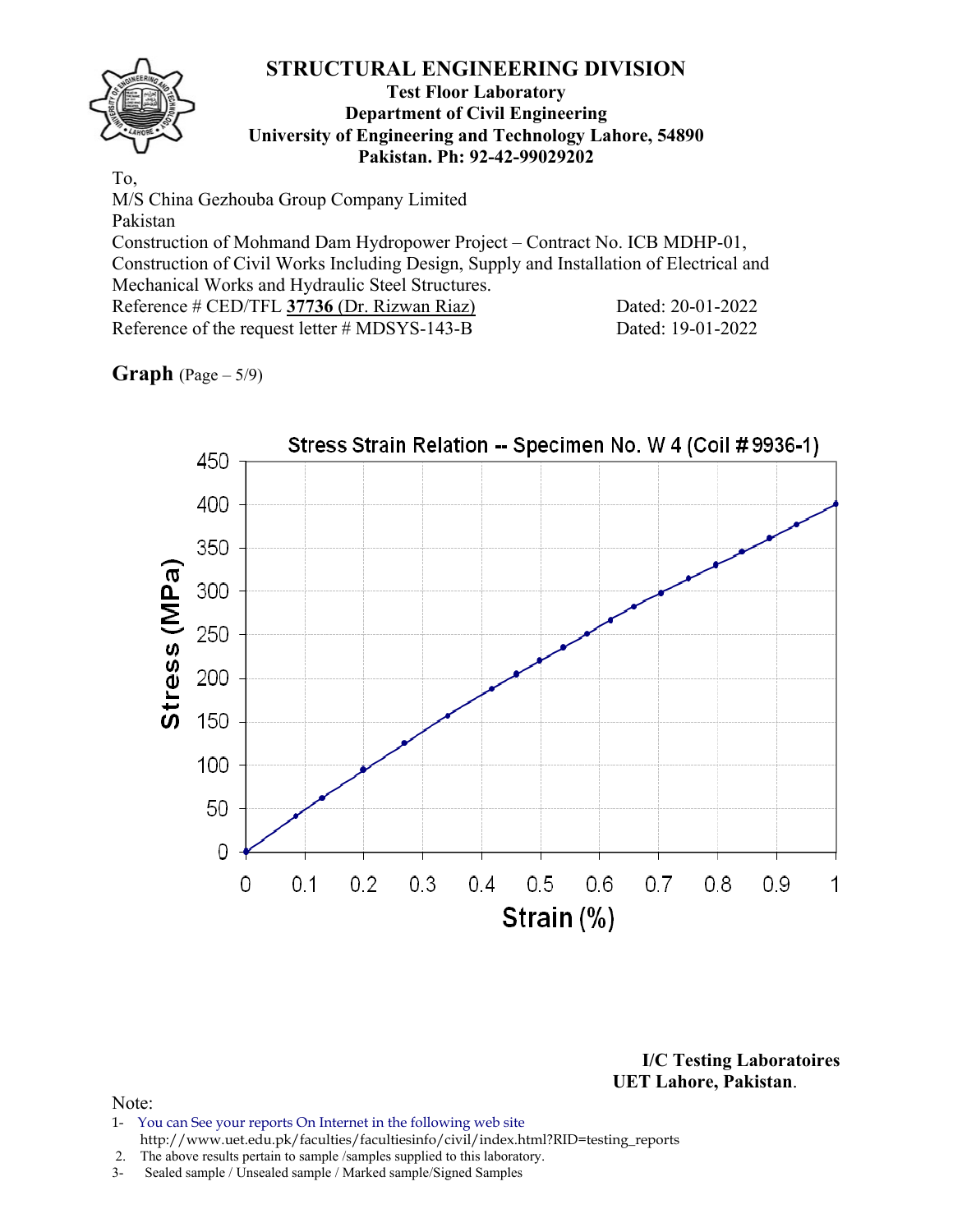### **Test Floor Laboratory Department of Civil Engineering University of Engineering and Technology Lahore, 54890 Pakistan. Ph: 92-42-99029202**

To, M/S China Gezhouba Group Company Limited Pakistan Construction of Mohmand Dam Hydropower Project – Contract No. ICB MDHP-01, Construction of Civil Works Including Design, Supply and Installation of Electrical and Mechanical Works and Hydraulic Steel Structures. Reference # CED/TFL **37736** (Dr. Rizwan Riaz) Dated: 20-01-2022 Reference of the request letter # MDSYS-143-B Dated: 19-01-2022

# **Graph**  $(\text{Page} - 6/9)$



**I/C Testing Laboratoires UET Lahore, Pakistan**.

- 1- You can See your reports On Internet in the following web site http://www.uet.edu.pk/faculties/facultiesinfo/civil/index.html?RID=testing\_reports
- 2. The above results pertain to sample /samples supplied to this laboratory.
- 3- Sealed sample / Unsealed sample / Marked sample/Signed Samples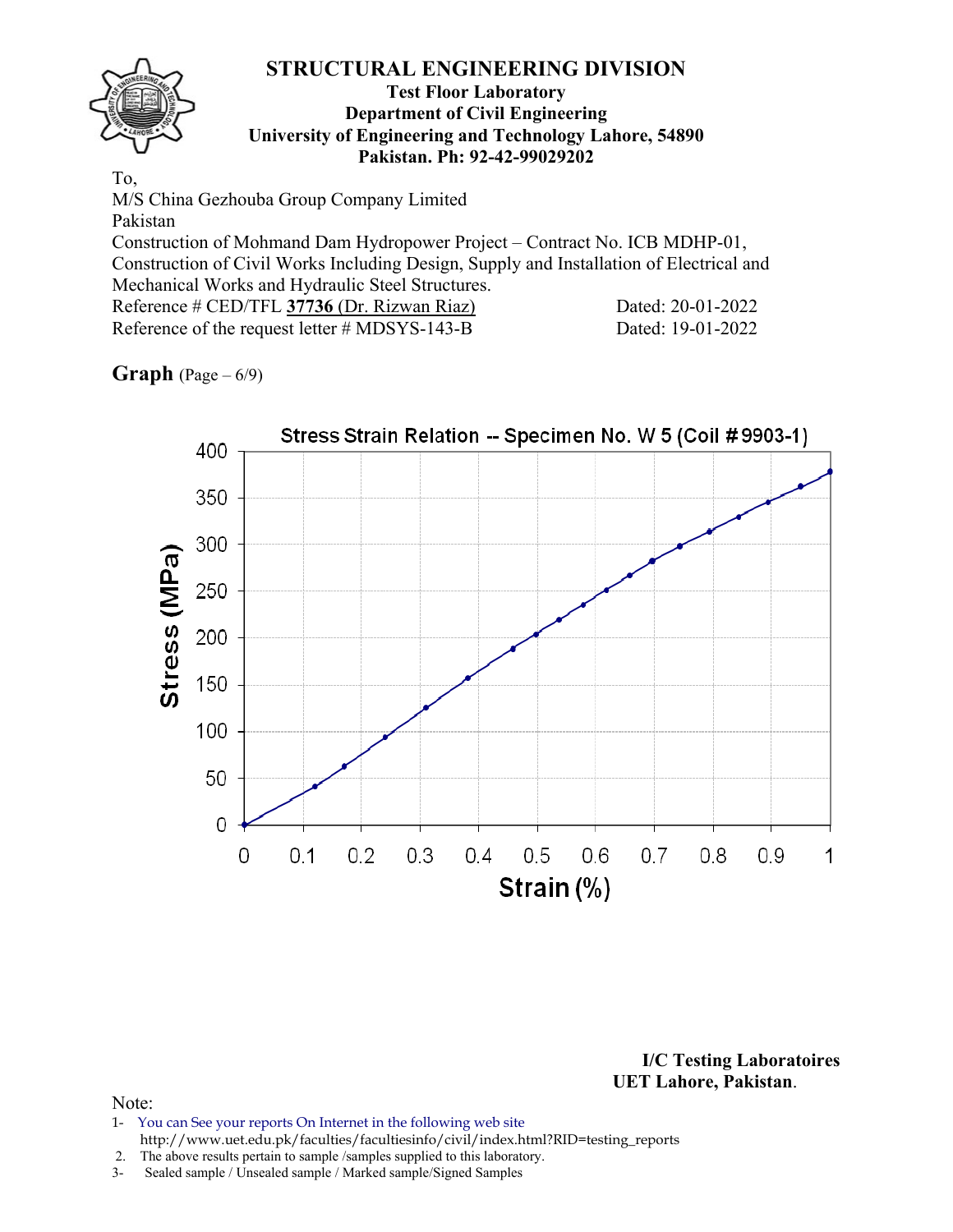### **Test Floor Laboratory Department of Civil Engineering University of Engineering and Technology Lahore, 54890 Pakistan. Ph: 92-42-99029202**

To, M/S China Gezhouba Group Company Limited Pakistan Construction of Mohmand Dam Hydropower Project – Contract No. ICB MDHP-01, Construction of Civil Works Including Design, Supply and Installation of Electrical and Mechanical Works and Hydraulic Steel Structures. Reference # CED/TFL **37736** (Dr. Rizwan Riaz) Dated: 20-01-2022 Reference of the request letter # MDSYS-143-B Dated: 19-01-2022

# **Graph** (Page – 7/9)



**I/C Testing Laboratoires UET Lahore, Pakistan**.

- 1- You can See your reports On Internet in the following web site http://www.uet.edu.pk/faculties/facultiesinfo/civil/index.html?RID=testing\_reports
- 2. The above results pertain to sample /samples supplied to this laboratory.
- 3- Sealed sample / Unsealed sample / Marked sample/Signed Samples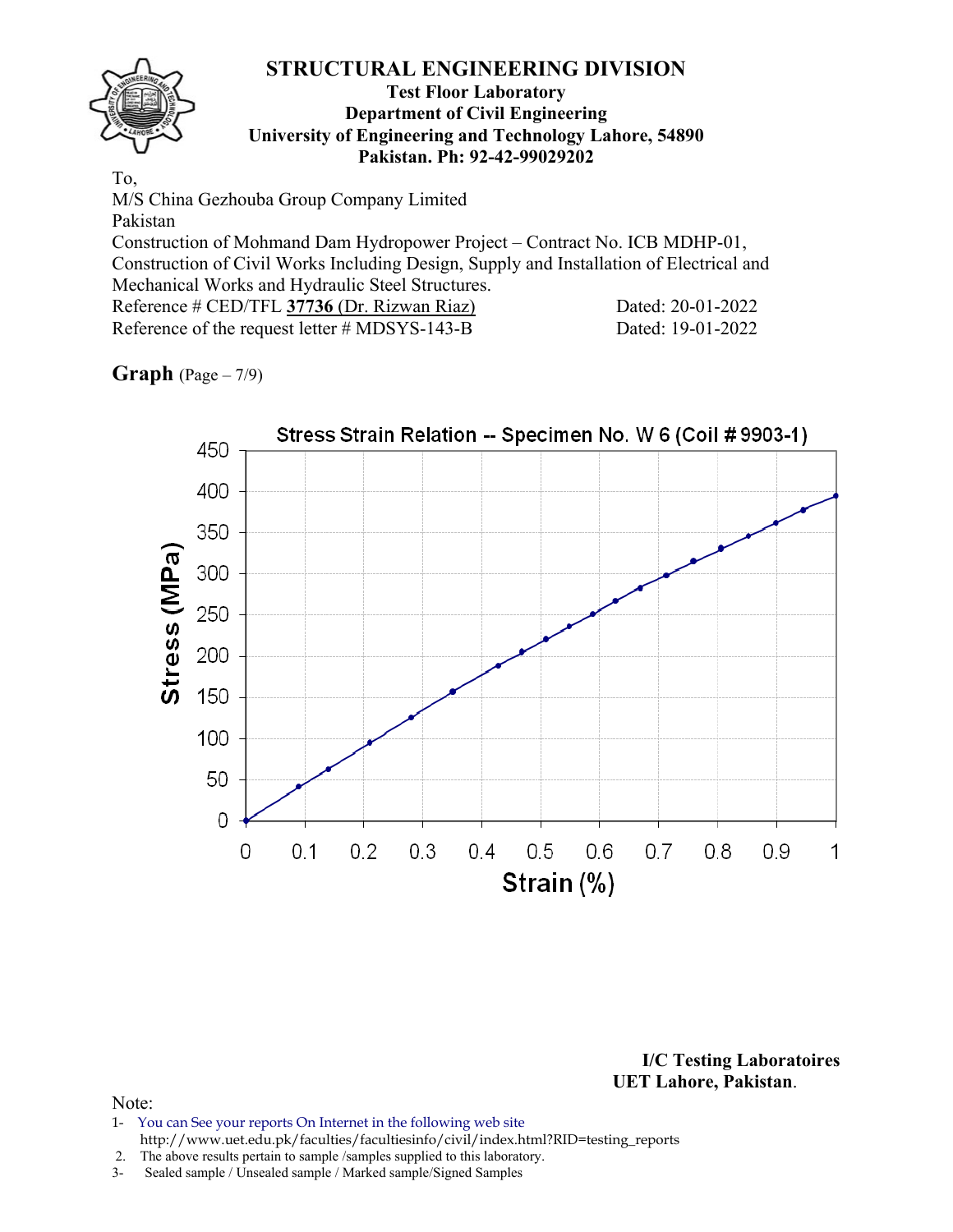### **Test Floor Laboratory Department of Civil Engineering University of Engineering and Technology Lahore, 54890 Pakistan. Ph: 92-42-99029202**

To, M/S China Gezhouba Group Company Limited Pakistan Construction of Mohmand Dam Hydropower Project – Contract No. ICB MDHP-01, Construction of Civil Works Including Design, Supply and Installation of Electrical and Mechanical Works and Hydraulic Steel Structures. Reference # CED/TFL **37736** (Dr. Rizwan Riaz) Dated: 20-01-2022 Reference of the request letter # MDSYS-143-B Dated: 19-01-2022

# **Graph** (Page – 8/9)



**I/C Testing Laboratoires UET Lahore, Pakistan**.

- 1- You can See your reports On Internet in the following web site http://www.uet.edu.pk/faculties/facultiesinfo/civil/index.html?RID=testing\_reports
- 2. The above results pertain to sample /samples supplied to this laboratory.
- 3- Sealed sample / Unsealed sample / Marked sample/Signed Samples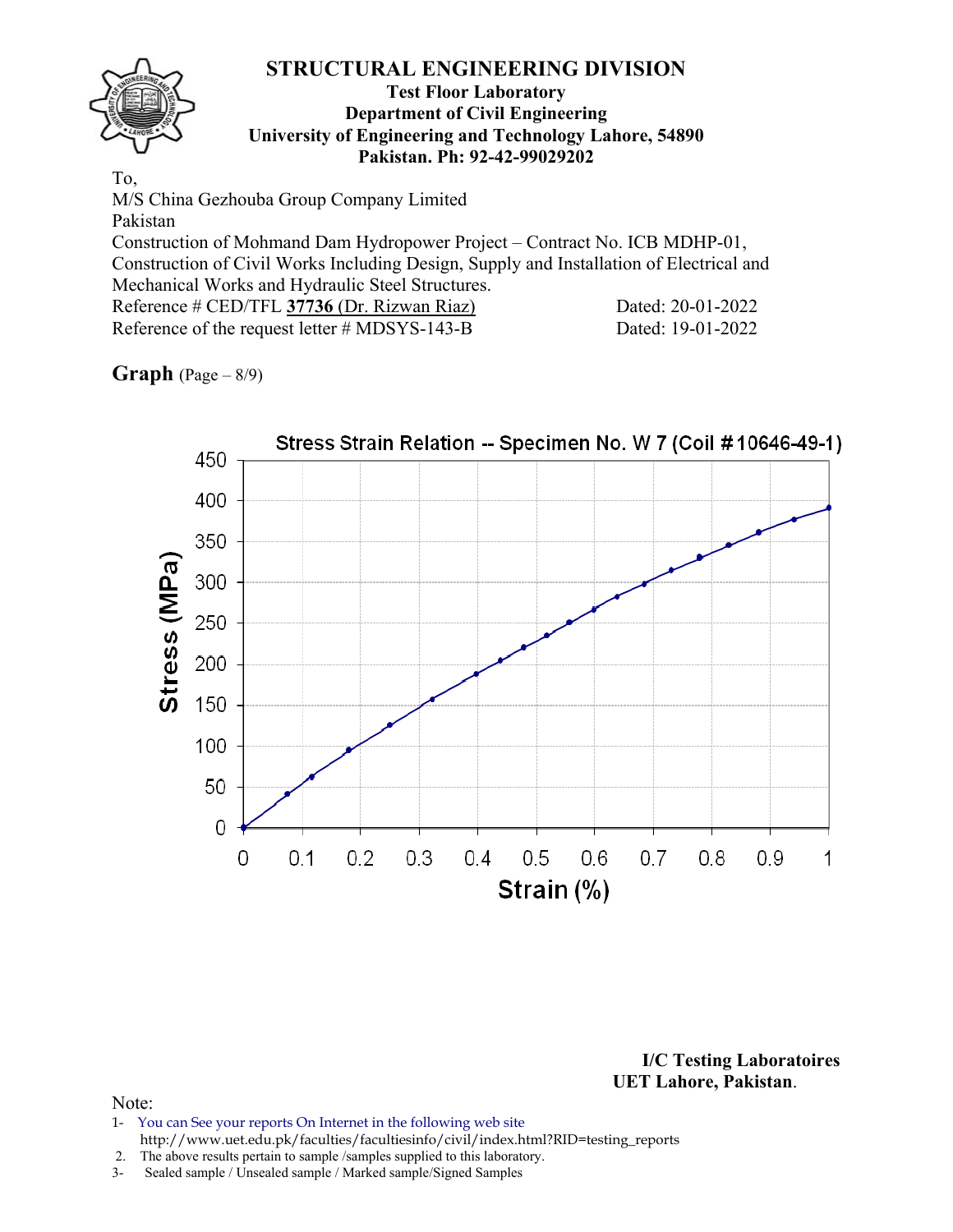### **Test Floor Laboratory Department of Civil Engineering University of Engineering and Technology Lahore, 54890 Pakistan. Ph: 92-42-99029202**

To, M/S China Gezhouba Group Company Limited Pakistan Construction of Mohmand Dam Hydropower Project – Contract No. ICB MDHP-01, Construction of Civil Works Including Design, Supply and Installation of Electrical and Mechanical Works and Hydraulic Steel Structures. Reference # CED/TFL **37736** (Dr. Rizwan Riaz) Dated: 20-01-2022 Reference of the request letter # MDSYS-143-B Dated: 19-01-2022

# **Graph** (Page – 9/9)



**I/C Testing Laboratoires UET Lahore, Pakistan**.

- 1- You can See your reports On Internet in the following web site http://www.uet.edu.pk/faculties/facultiesinfo/civil/index.html?RID=testing\_reports
- 2. The above results pertain to sample /samples supplied to this laboratory.
- 3- Sealed sample / Unsealed sample / Marked sample/Signed Samples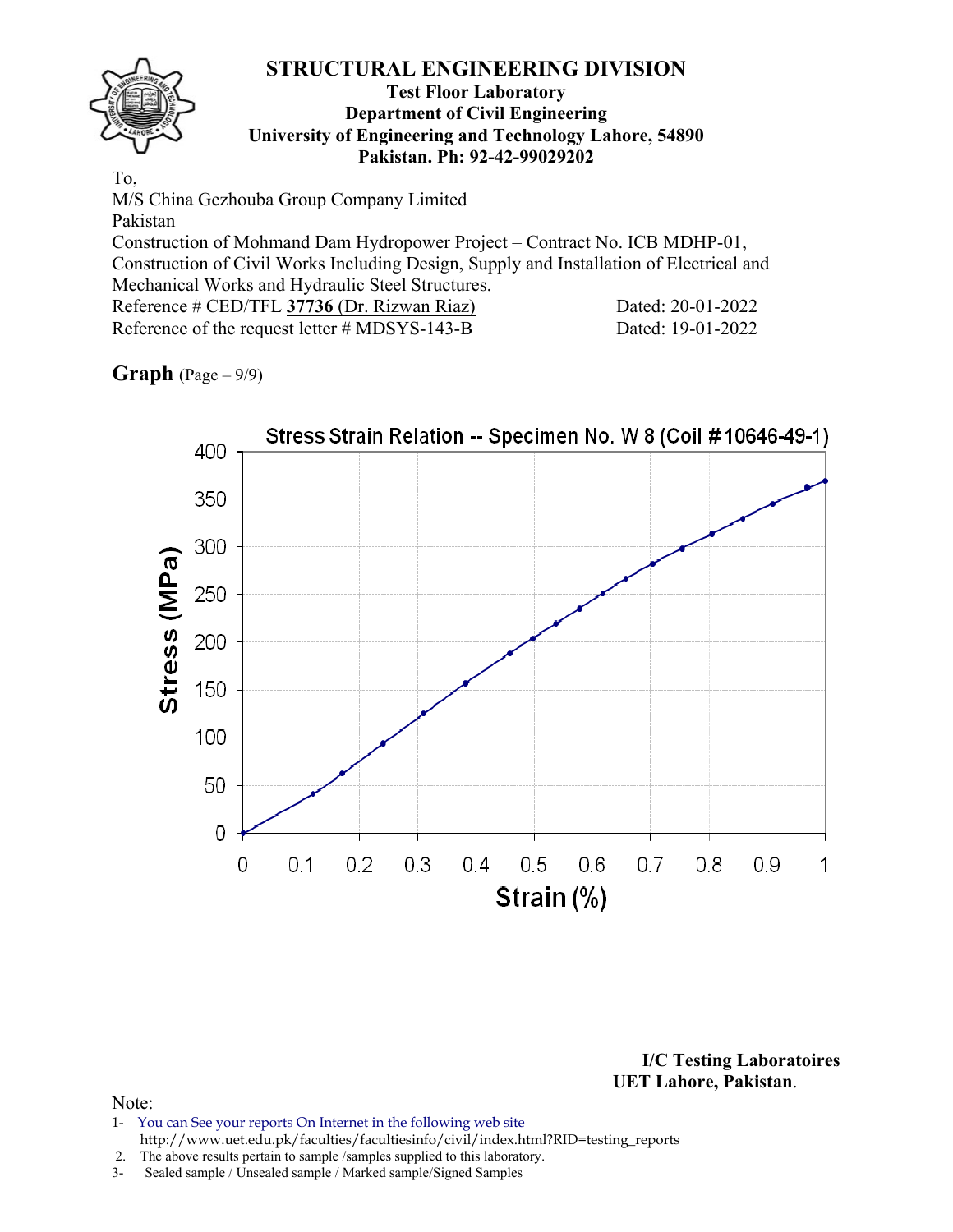### **Test Floor Laboratory Department of Civil Engineering University of Engineering and Technology Lahore, 54890 Pakistan. Ph: 92-42-99029202**

To,

M/S China Gezhouba Group Company Limited

Pakistan

Construction of Mohmand Dam Hydropower Project – Contract No. ICB MDHP-01, Construction of Civil Works Including Design, Supply and Installation of Electrical and Mechanical Works and Hydraulic Steel Structures.

| Reference # CED/TFL 37737 (Dr. Rizwan Riaz)   |  |  |
|-----------------------------------------------|--|--|
| Reference of the request letter # MDSYS-143-C |  |  |

(a) **Dated:** 20-01-2022 Dated: 19-01-2022

**Tension Test Report** (Page – 1/9) Date of Test 01-02-2022

Gauge length 640 mm

Description Steel Strand Tensile Test as per ASTM A-416-94a

| Sr. No.                 | <b>Nominal</b><br><b>Diameter</b> | <b>Nominal</b><br>Weight | <b>Measured</b><br>weight |       | <b>Yield strength</b><br>clause $(6.3)$ |       | <b>Breaking</b><br>strength<br>clause $(6.2)$ |        | % Elongation | Remarks / Coil No. |
|-------------------------|-----------------------------------|--------------------------|---------------------------|-------|-----------------------------------------|-------|-----------------------------------------------|--------|--------------|--------------------|
|                         | (mm)                              | (kg/km)                  | (kg/km)                   | (kg)  | (kN)                                    | (kg)  | (kN)                                          | E, GPa |              |                    |
| $\mathbf{1}$            | 15.24(0.6")                       | 1102.0                   | 1136.0                    | 25000 | 245.25                                  | 27300 | 267.81                                        | 199    | >3.50        |                    |
| $\mathbf{2}$            | 15.24(0.6")                       | 1102.0                   | 1136.0                    | 24200 | 237.40                                  | 26800 | 262.91                                        | 199    | >3.50        | 9955-1             |
| $\mathbf{3}$            | 15.24(0.6")                       | 1102.0                   | 1129.0                    | 24600 | 241.33                                  | 27700 | 271.74                                        | 199    | >3.50        |                    |
| $\overline{\mathbf{4}}$ | 15.24(0.6")                       | 1102.0                   | 1126.0                    | 24300 | 238.38                                  | 26800 | 262.91                                        | 198    | >3.50        | 10652-29-1         |
| 5                       | 15.24(0.6")                       | 1102.0                   | 1136.0                    | 24100 | 236.42                                  | 27600 | 270.76                                        | 199    | >3.50        |                    |
| 6                       | 15.24(0.6")                       | 1102.0                   | 1136.0                    | 25000 | 245.25                                  | 27200 | 266.83                                        | 199    | >3.50        | 9936-02            |
| 7                       | 15.24(0.6")                       | 1102.0                   | 1132.0                    | 25400 | 249.17                                  | 27700 | 271.7                                         | 199    | >3.50        |                    |
| $\bf{8}$                | 15.24(0.6")                       | 1102.0                   | 1140.0                    | 24900 | 244.27                                  | 27400 | 268.8                                         | 198    | >3.50        | 9943-2             |
|                         |                                   |                          |                           |       | <b>Only Eight Samples for Test</b>      |       |                                               |        |              |                    |

Note:

1. Modulus of Elasticity is based on nominal steel area of the steel strand vide clause 13.3 of ASTM – A416a

2. Load versus percentage strain graphs are attached

**I/C Testing Laboratoires UET Lahore, Pakistan**.

Note:

1- You can See your reports On Internet in the following web site http://www.uet.edu.pk/faculties/facultiesinfo/civil/index.html?RID=testing\_reports

2. The above results pertain to sample /samples supplied to this laboratory.

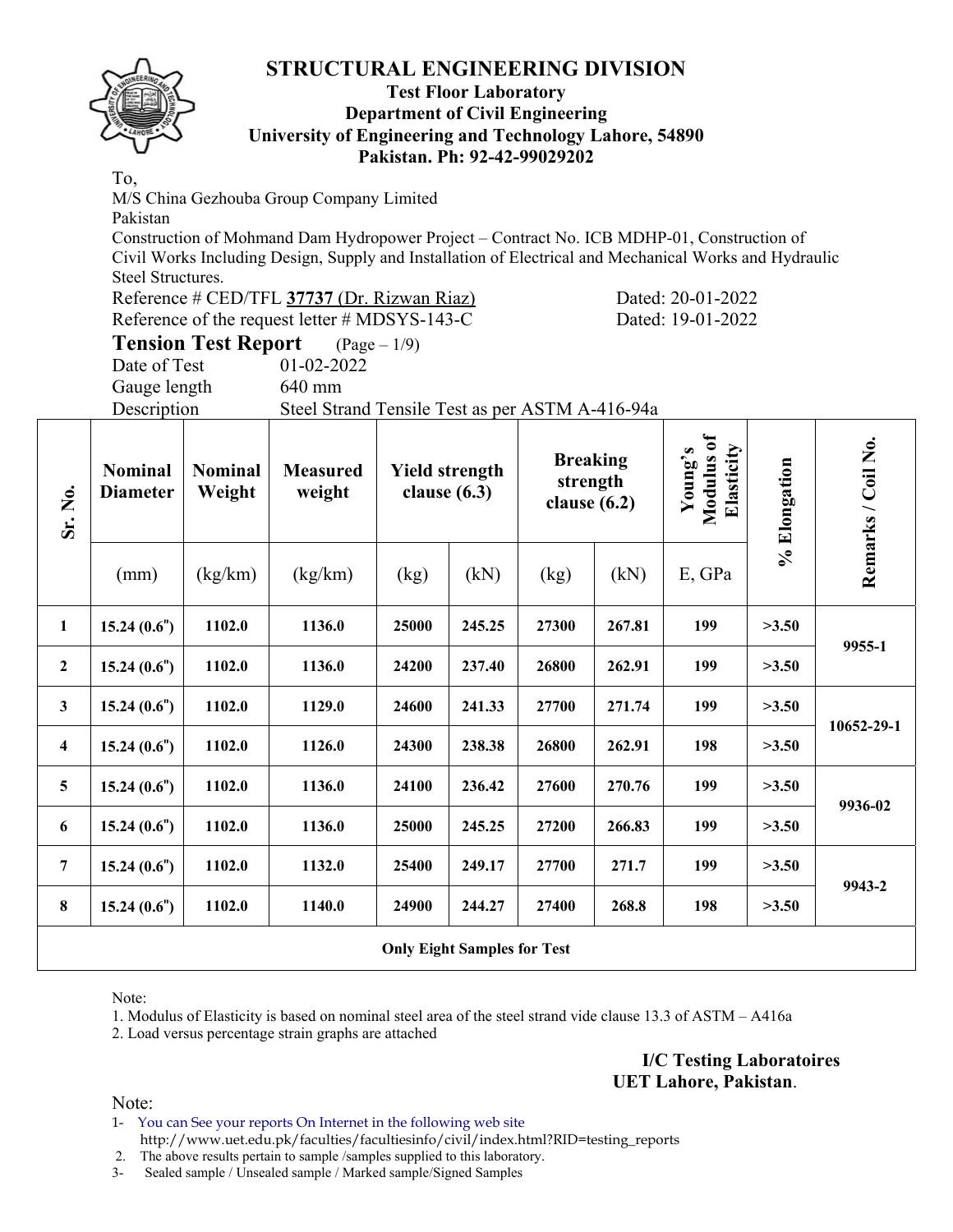### **Test Floor Laboratory Department of Civil Engineering University of Engineering and Technology Lahore, 54890 Pakistan. Ph: 92-42-99029202**

To, M/S China Gezhouba Group Company Limited Pakistan Construction of Mohmand Dam Hydropower Project – Contract No. ICB MDHP-01, Construction of Civil Works Including Design, Supply and Installation of Electrical and Mechanical Works and Hydraulic Steel Structures. Reference # CED/TFL 37737 (Dr. Rizwan Riaz) Dated: 20-01-2022 Reference of the request letter # MDSYS-143-C Dated: 19-01-2022

# **Graph**  $(Page - 2/9)$



**I/C Testing Laboratoires UET Lahore, Pakistan**.

- 1- You can See your reports On Internet in the following web site http://www.uet.edu.pk/faculties/facultiesinfo/civil/index.html?RID=testing\_reports
- 2. The above results pertain to sample /samples supplied to this laboratory.
- 3- Sealed sample / Unsealed sample / Marked sample/Signed Samples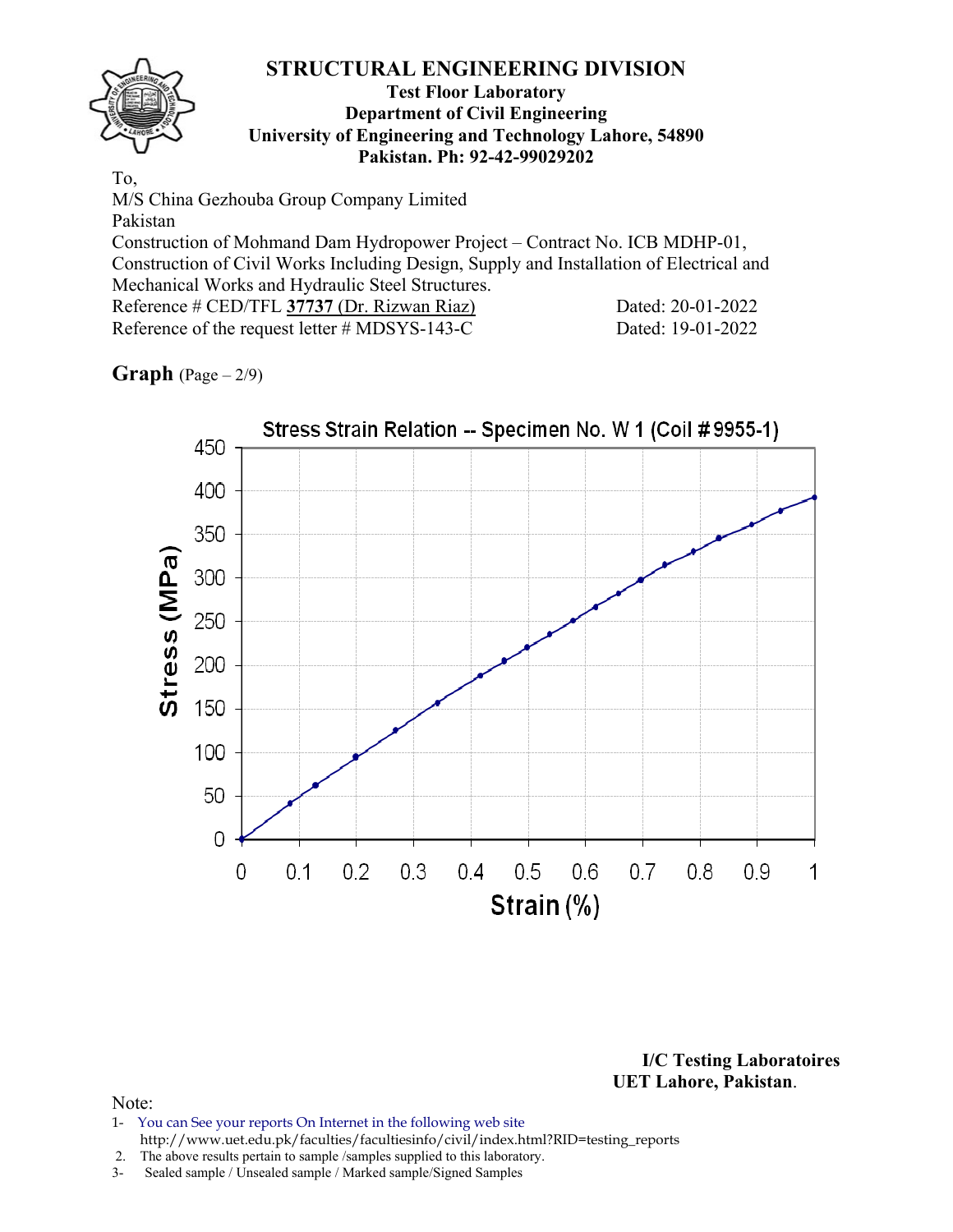### **Test Floor Laboratory Department of Civil Engineering University of Engineering and Technology Lahore, 54890 Pakistan. Ph: 92-42-99029202**

To, M/S China Gezhouba Group Company Limited Pakistan Construction of Mohmand Dam Hydropower Project – Contract No. ICB MDHP-01, Construction of Civil Works Including Design, Supply and Installation of Electrical and Mechanical Works and Hydraulic Steel Structures. Reference # CED/TFL 37737 (Dr. Rizwan Riaz) Dated: 20-01-2022 Reference of the request letter # MDSYS-143-C Dated: 19-01-2022

**Graph**  $(Page - 3/9)$ 



**I/C Testing Laboratoires UET Lahore, Pakistan**.

- 1- You can See your reports On Internet in the following web site http://www.uet.edu.pk/faculties/facultiesinfo/civil/index.html?RID=testing\_reports
- 2. The above results pertain to sample /samples supplied to this laboratory.
- 3- Sealed sample / Unsealed sample / Marked sample/Signed Samples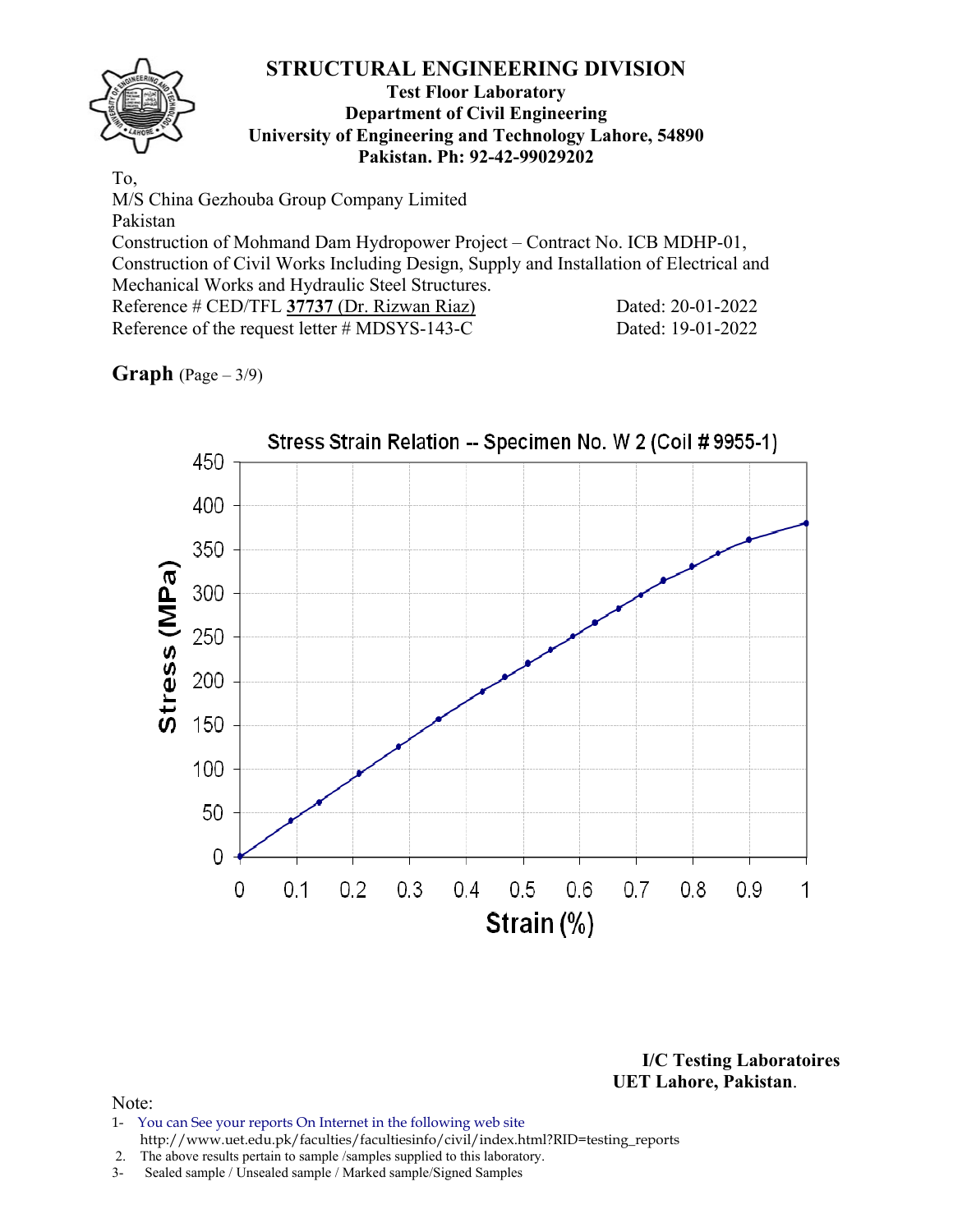### **Test Floor Laboratory Department of Civil Engineering University of Engineering and Technology Lahore, 54890 Pakistan. Ph: 92-42-99029202**

To, M/S China Gezhouba Group Company Limited Pakistan Construction of Mohmand Dam Hydropower Project – Contract No. ICB MDHP-01, Construction of Civil Works Including Design, Supply and Installation of Electrical and Mechanical Works and Hydraulic Steel Structures. Reference # CED/TFL 37737 (Dr. Rizwan Riaz) Dated: 20-01-2022 Reference of the request letter # MDSYS-143-C Dated: 19-01-2022

# **Graph** (Page – 4/9)



**I/C Testing Laboratoires UET Lahore, Pakistan**.

- 1- You can See your reports On Internet in the following web site http://www.uet.edu.pk/faculties/facultiesinfo/civil/index.html?RID=testing\_reports
- 2. The above results pertain to sample /samples supplied to this laboratory.
- 3- Sealed sample / Unsealed sample / Marked sample/Signed Samples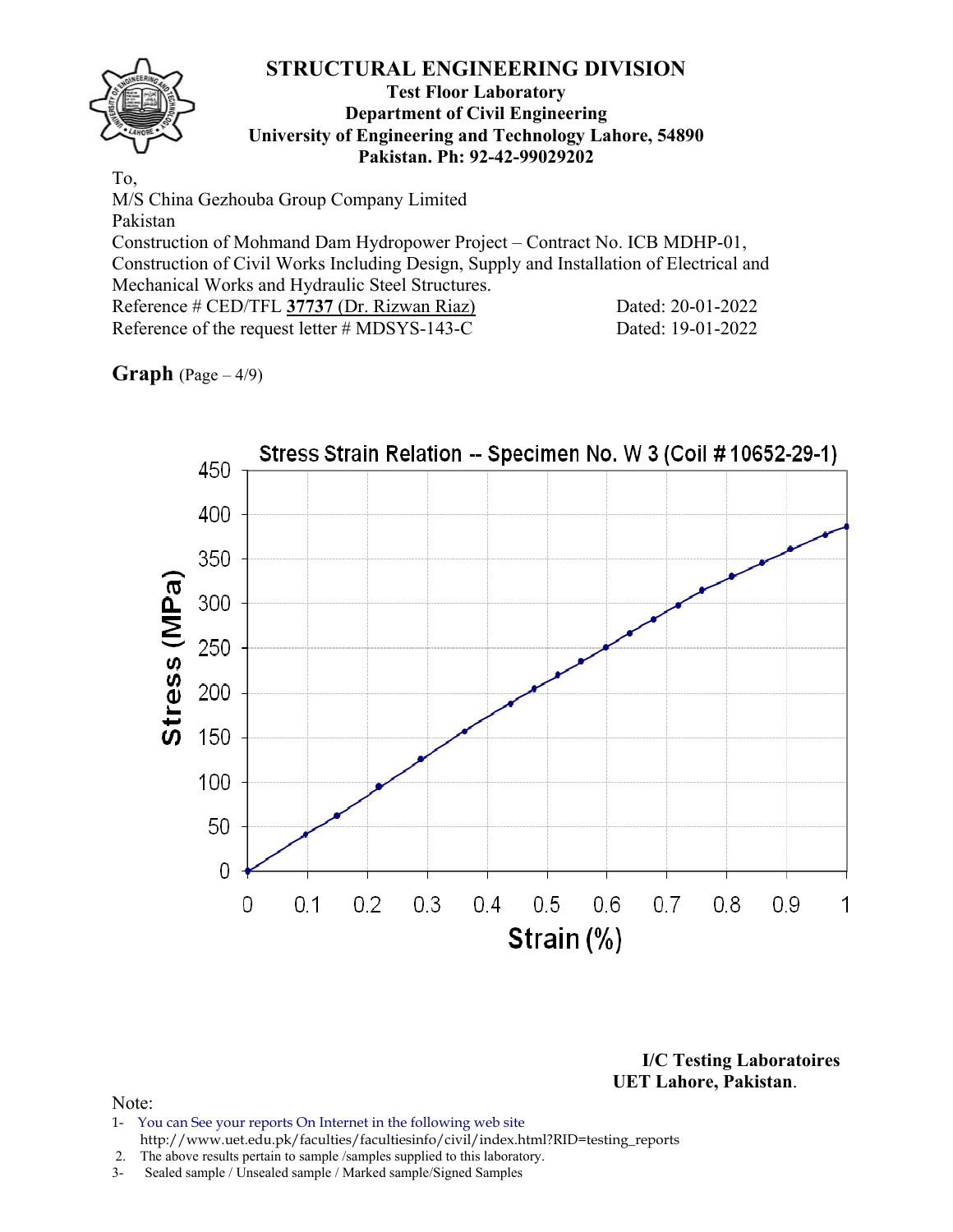### **Test Floor Laboratory Department of Civil Engineering University of Engineering and Technology Lahore, 54890 Pakistan. Ph: 92-42-99029202**

To, M/S China Gezhouba Group Company Limited Pakistan Construction of Mohmand Dam Hydropower Project – Contract No. ICB MDHP-01, Construction of Civil Works Including Design, Supply and Installation of Electrical and Mechanical Works and Hydraulic Steel Structures. Reference # CED/TFL 37737 (Dr. Rizwan Riaz) Dated: 20-01-2022 Reference of the request letter # MDSYS-143-C Dated: 19-01-2022

# **Graph** (Page – 5/9)



**I/C Testing Laboratoires UET Lahore, Pakistan**.

- 1- You can See your reports On Internet in the following web site http://www.uet.edu.pk/faculties/facultiesinfo/civil/index.html?RID=testing\_reports
- 2. The above results pertain to sample /samples supplied to this laboratory.
- 3- Sealed sample / Unsealed sample / Marked sample/Signed Samples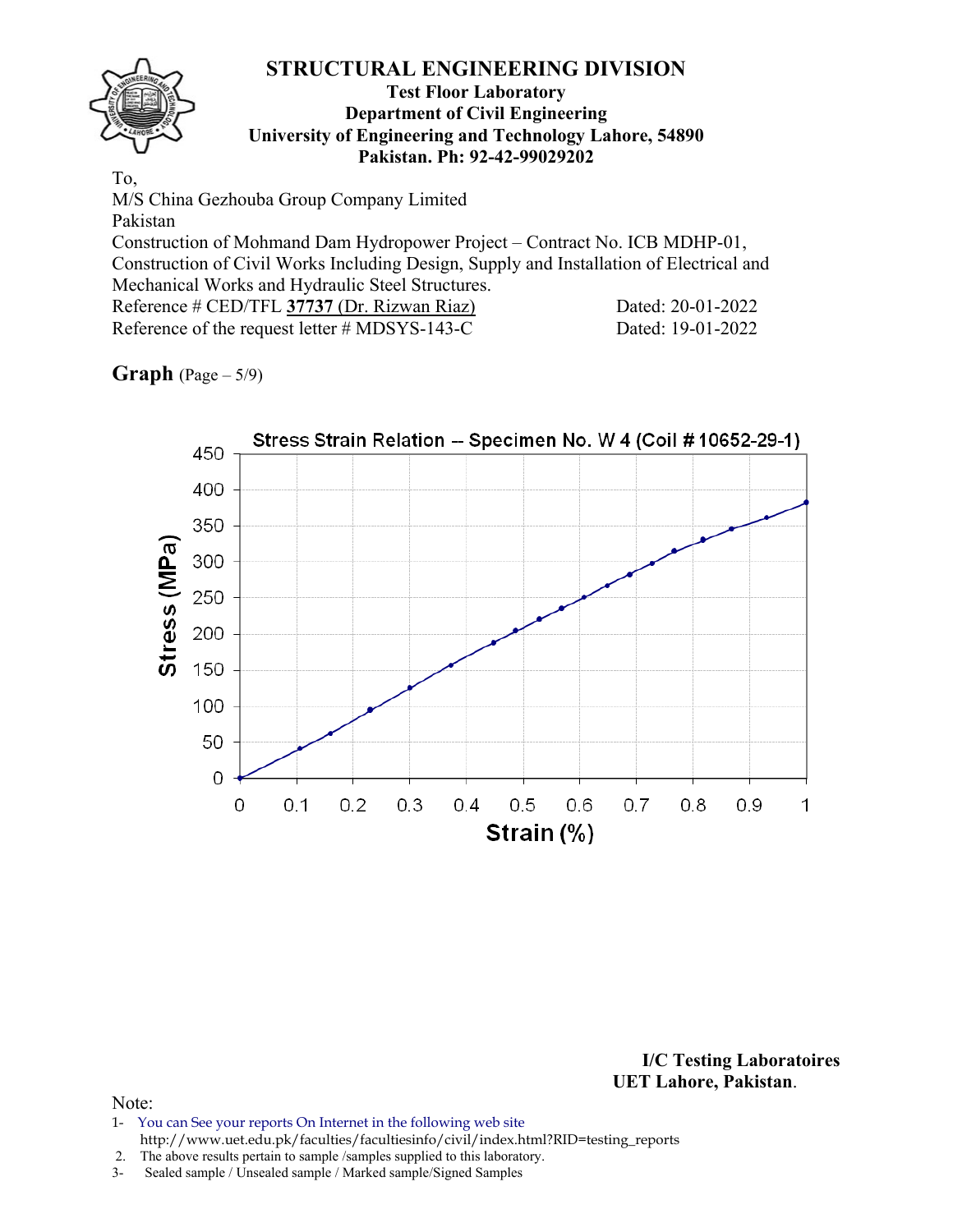### **Test Floor Laboratory Department of Civil Engineering University of Engineering and Technology Lahore, 54890 Pakistan. Ph: 92-42-99029202**

To, M/S China Gezhouba Group Company Limited Pakistan Construction of Mohmand Dam Hydropower Project – Contract No. ICB MDHP-01, Construction of Civil Works Including Design, Supply and Installation of Electrical and Mechanical Works and Hydraulic Steel Structures. Reference # CED/TFL 37737 (Dr. Rizwan Riaz) Dated: 20-01-2022 Reference of the request letter # MDSYS-143-C Dated: 19-01-2022

# **Graph**  $(\text{Page} - 6/9)$



**I/C Testing Laboratoires UET Lahore, Pakistan**.

- 1- You can See your reports On Internet in the following web site http://www.uet.edu.pk/faculties/facultiesinfo/civil/index.html?RID=testing\_reports
- 2. The above results pertain to sample /samples supplied to this laboratory.
- 3- Sealed sample / Unsealed sample / Marked sample/Signed Samples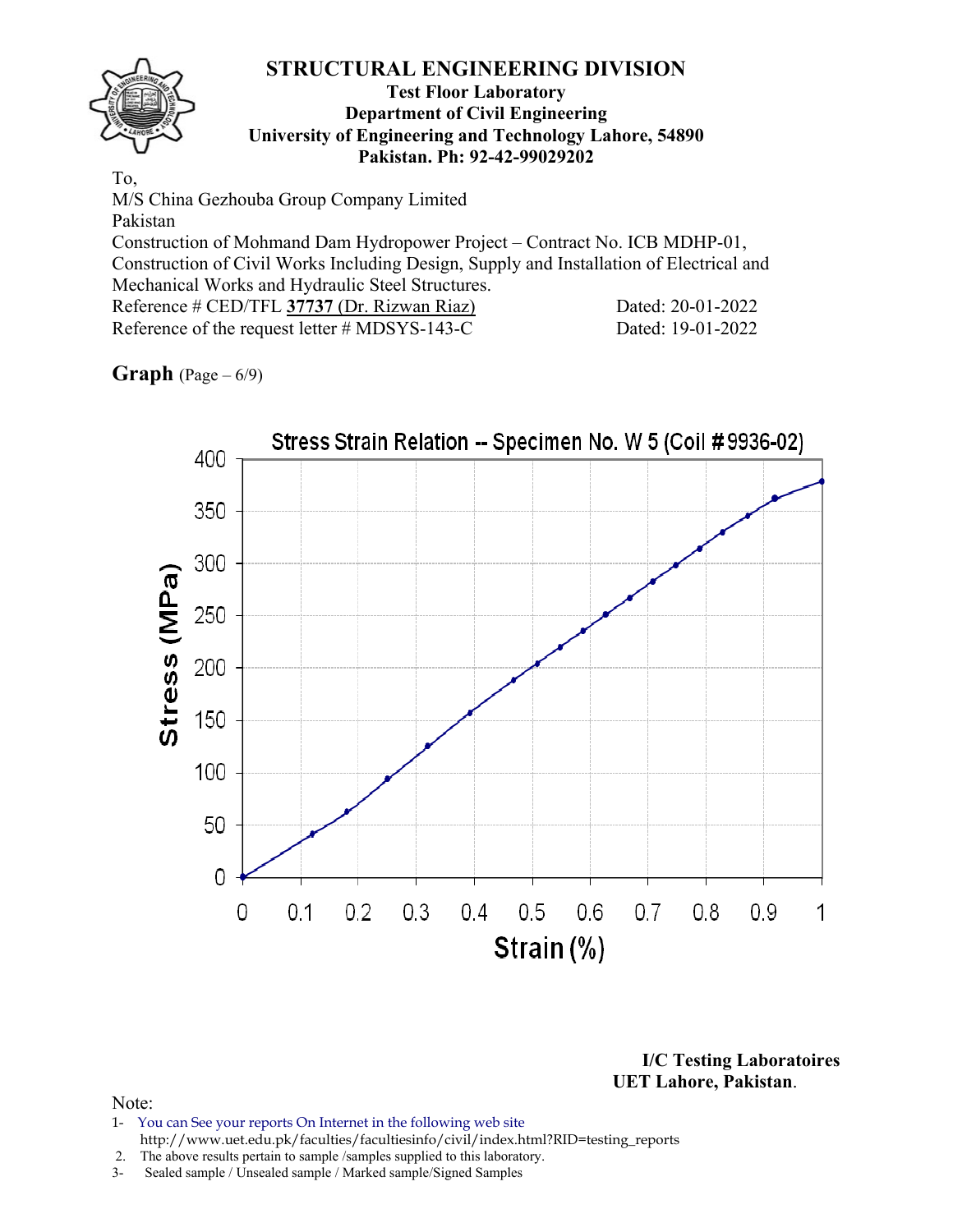### **Test Floor Laboratory Department of Civil Engineering University of Engineering and Technology Lahore, 54890 Pakistan. Ph: 92-42-99029202**

To, M/S China Gezhouba Group Company Limited Pakistan Construction of Mohmand Dam Hydropower Project – Contract No. ICB MDHP-01, Construction of Civil Works Including Design, Supply and Installation of Electrical and Mechanical Works and Hydraulic Steel Structures. Reference # CED/TFL 37737 (Dr. Rizwan Riaz) Dated: 20-01-2022 Reference of the request letter # MDSYS-143-C Dated: 19-01-2022

# **Graph** (Page – 7/9)



**I/C Testing Laboratoires UET Lahore, Pakistan**.

- 1- You can See your reports On Internet in the following web site http://www.uet.edu.pk/faculties/facultiesinfo/civil/index.html?RID=testing\_reports
- 2. The above results pertain to sample /samples supplied to this laboratory.
- 3- Sealed sample / Unsealed sample / Marked sample/Signed Samples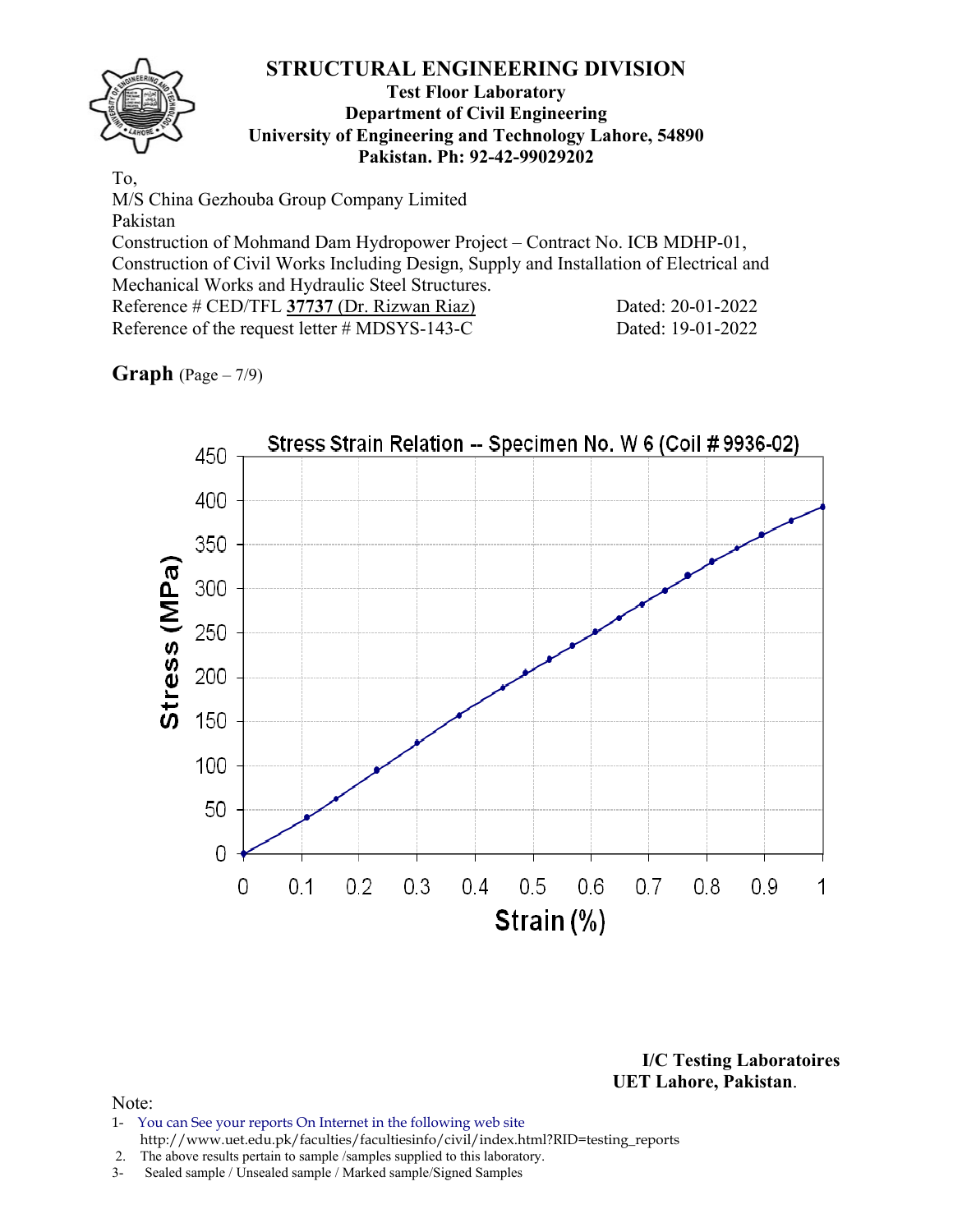### **Test Floor Laboratory Department of Civil Engineering University of Engineering and Technology Lahore, 54890 Pakistan. Ph: 92-42-99029202**

To, M/S China Gezhouba Group Company Limited Pakistan Construction of Mohmand Dam Hydropower Project – Contract No. ICB MDHP-01, Construction of Civil Works Including Design, Supply and Installation of Electrical and Mechanical Works and Hydraulic Steel Structures. Reference # CED/TFL 37737 (Dr. Rizwan Riaz) Dated: 20-01-2022 Reference of the request letter # MDSYS-143-C Dated: 19-01-2022

# **Graph** (Page – 8/9)



**I/C Testing Laboratoires UET Lahore, Pakistan**.

- 1- You can See your reports On Internet in the following web site http://www.uet.edu.pk/faculties/facultiesinfo/civil/index.html?RID=testing\_reports
- 2. The above results pertain to sample /samples supplied to this laboratory.
- 3- Sealed sample / Unsealed sample / Marked sample/Signed Samples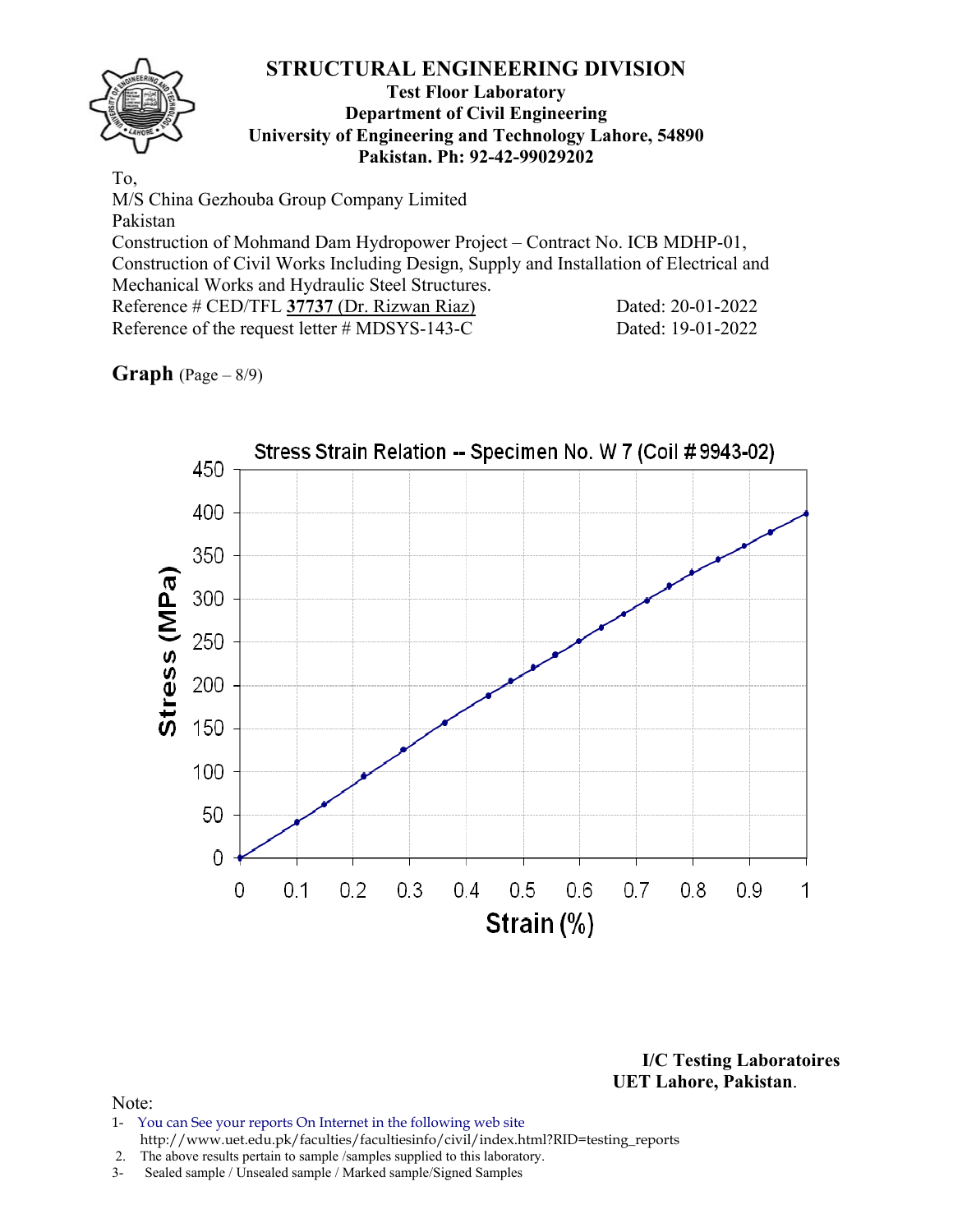### **Test Floor Laboratory Department of Civil Engineering University of Engineering and Technology Lahore, 54890 Pakistan. Ph: 92-42-99029202**

To, M/S China Gezhouba Group Company Limited Pakistan Construction of Mohmand Dam Hydropower Project – Contract No. ICB MDHP-01, Construction of Civil Works Including Design, Supply and Installation of Electrical and Mechanical Works and Hydraulic Steel Structures. Reference # CED/TFL 37737 (Dr. Rizwan Riaz) Dated: 20-01-2022 Reference of the request letter # MDSYS-143-C Dated: 19-01-2022

**Graph** (Page – 9/9)



Ref: CED/TFL/01/37759 Dated: 21-01-2022 Date of Test: 01-02-2022

**I/C Testing Laboratoires UET Lahore, Pakistan**.

Note:

1- You can See your reports On Internet in the following web site http://www.uet.edu.pk/faculties/facultiesinfo/civil/index.html?RID=testing\_reports

2. The above results pertain to sample /samples supplied to this laboratory.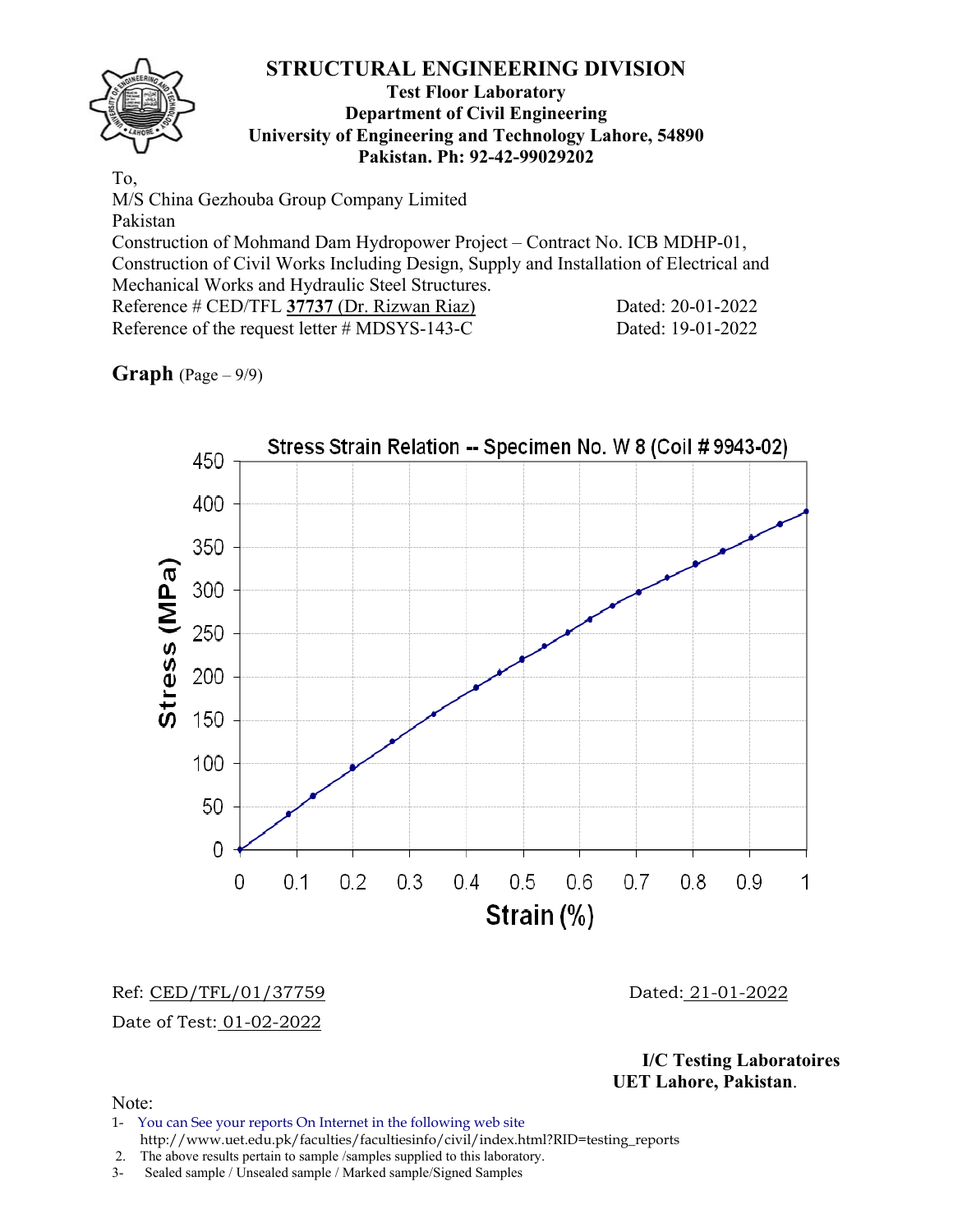

**Test Floor Laboratory Department of Civil Engineering University of Engineering and Technology Lahore, 54890 Pakistan. Ph: 92-42-99029202** 

**To, Resident Engineer NESPAK Construction of Road fom Bahawalpur (N-5) Jhangra Sharqi Interchange Length 42.00km District Bahawpur** Subject: **- CALIBRATION OF PRESSURE GAUGE (MARK: TFL/01/37759)** (Page # 1/2)

Reference to your Letter No. RE/SA-467(B)/MSA/BWP-JS/11, Dated: 13/01/2022 on the subject cited above. One Pressure Gauge as received by us has been calibrated. The results are tabulated as under:

| <b>Total Range</b>       | Zero - | 10000 $(Psi)$ |
|--------------------------|--------|---------------|
| <b>Calibrated Range:</b> | Zero - | 6000 (Psi)    |

| <b>Pressure Gauge Reading (Psi)</b> | 1000  | 2000 | 3000                          | 4000 | 5000 | 6000  |
|-------------------------------------|-------|------|-------------------------------|------|------|-------|
| Calibrated Load (kg)                | 14000 |      | 27700   41200   55300   69200 |      |      | 83500 |
| <b>Calibrated Pressure (Psi)</b>    | 1006  | 1990 | 2960                          | 3972 | 4971 | 5998  |

The Ram Area for Calibration = 198 cm2



**I/C Testing Laboratoires UET Lahore, Pakistan**.

- 1- You can See your reports On Internet in the following web site http://www.uet.edu.pk/faculties/facultiesinfo/civil/index.html?RID=testing\_reports
- 2. The above results pertain to sample /samples supplied to this laboratory.
- 3- Sealed sample / Unsealed sample / Marked sample/Signed Samples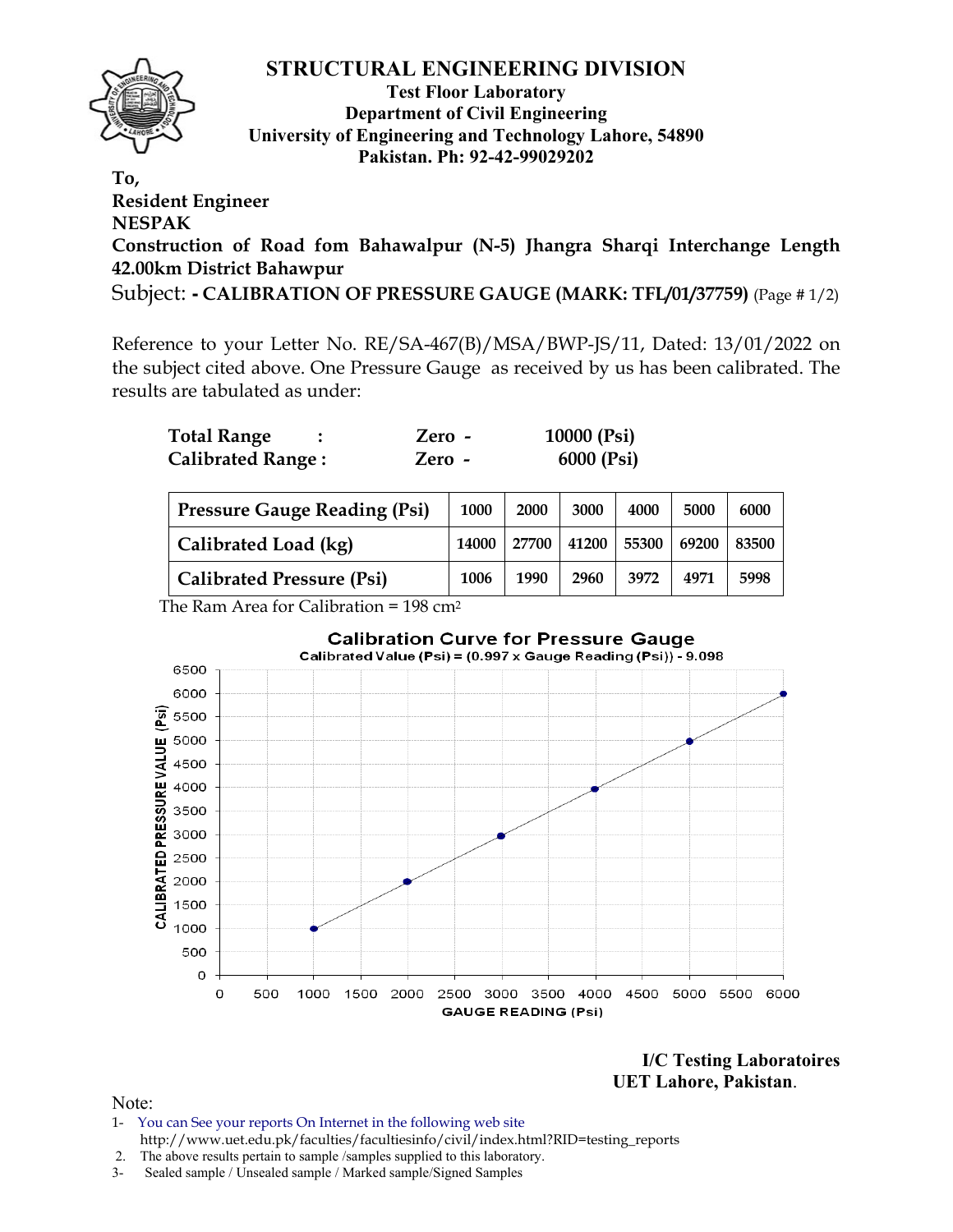

**Test Floor Laboratory Department of Civil Engineering University of Engineering and Technology Lahore, 54890 Pakistan. Ph: 92-42-99029202** 

Ref: CED/TFL/01/37759 Dated: 21-01-2022

Date of Test: 01-02-2022

**To,** 

**Resident Engineer** 

**NESPAK** 

**Construction of Road fom Bahawalpur (N-5) Jhangra Sharqi Interchange Length 42.00km District Bahawpur**

Subject: **- CALIBRATION OF DIAL GAUGES (MARK: TFL/01/37759)** (Page # 2/2)

Reference to your Letter No. RE/SA-467(B)/MSA/BWP-JS/11, Dated: 13/01/2022 on the subject cited above. Three Dial Gauges as received by us have been calibrated on standard calibration device. The results are tabulated as under.

| <b>Total Range</b>       | Zero - | $50$ (mm)         |
|--------------------------|--------|-------------------|
| <b>Calibrated Range:</b> | Zero - | $30 \text{ (mm)}$ |

| <b>Standard</b> | <b>Dial Gauge Readings</b>    |                                |                                 |  |  |  |  |  |
|-----------------|-------------------------------|--------------------------------|---------------------------------|--|--|--|--|--|
| Reading         | Dial Gauge No. I<br>(6310242) | Dial Gauge No.<br>II (6310162) | Dial Gauge No.<br>III (4324445) |  |  |  |  |  |
| 200             | 196                           | 196                            | 196                             |  |  |  |  |  |
| 400             | 394                           | 396                            | 394                             |  |  |  |  |  |
| 600             | 594                           | 594                            | 594                             |  |  |  |  |  |
| 800             | 793                           | 793                            | 793                             |  |  |  |  |  |
| 1000            | 993                           | 992                            | 992                             |  |  |  |  |  |
| 1200            | 1192                          | 1191                           | 1191                            |  |  |  |  |  |
| 1400            | 1392                          | 1391                           | 1390                            |  |  |  |  |  |
| 1600            | 1591                          | 1590                           | 1593                            |  |  |  |  |  |
| 1800            | 1792                          | 1789                           | 1793                            |  |  |  |  |  |
| 2000            | 1991                          | 1990                           | 1992                            |  |  |  |  |  |
| 2200            | 2190                          | 2190                           | 2191                            |  |  |  |  |  |
| 2400            | 2390                          | 2391                           | 2391                            |  |  |  |  |  |
| 2600            | 2590<br>2591                  |                                | 2591                            |  |  |  |  |  |
| 2800            | 2790                          | 2791                           | 2791                            |  |  |  |  |  |
| 3000            | 2990                          | 2991                           | 2991                            |  |  |  |  |  |

**I/C Testing Laboratoires UET Lahore, Pakistan**.

Note:

1- You can See your reports On Internet in the following web site http://www.uet.edu.pk/faculties/facultiesinfo/civil/index.html?RID=testing\_reports

2. The above results pertain to sample /samples supplied to this laboratory.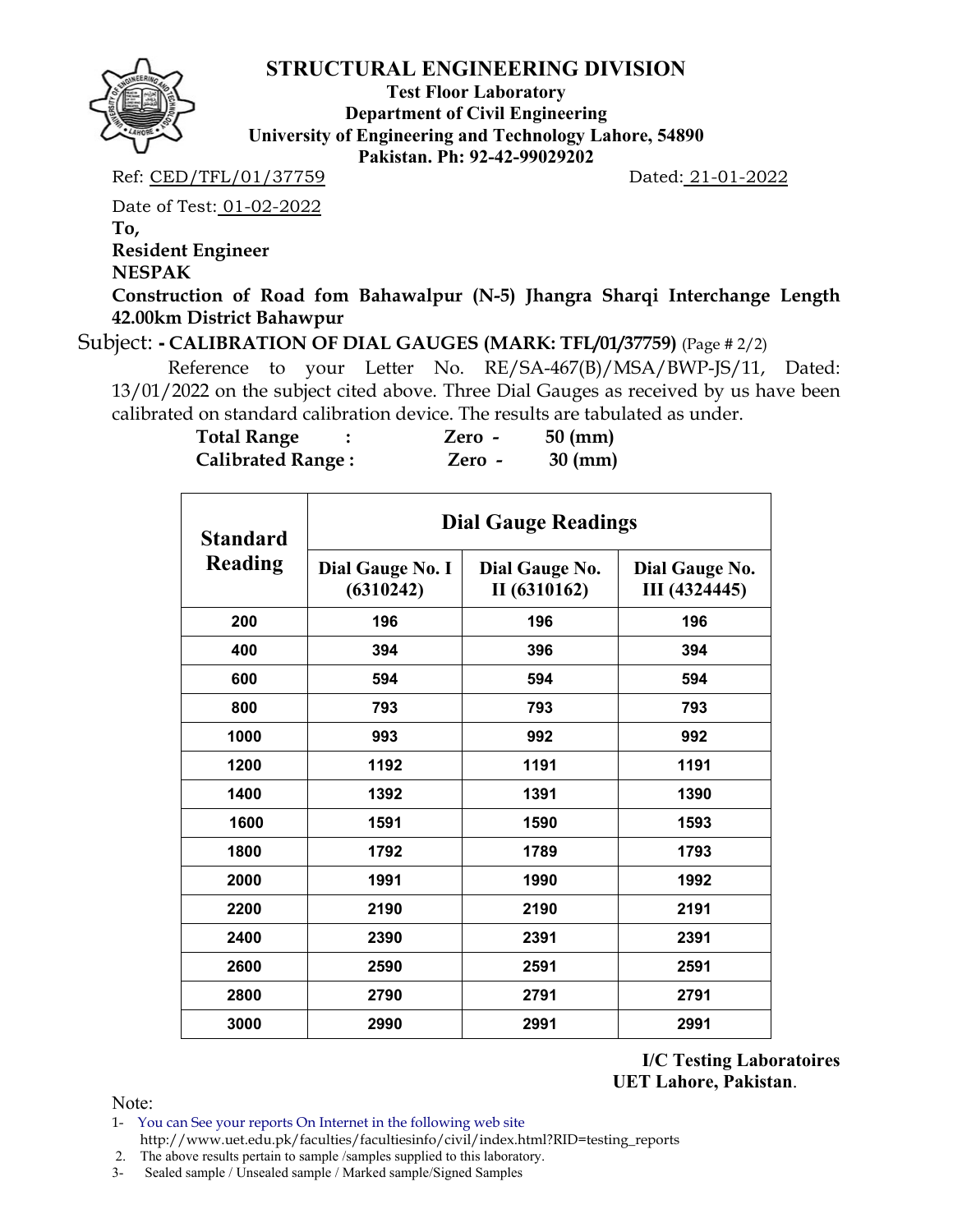

### **Test Floor Laboratory Department of Civil Engineering University of Engineering and Technology Lahore, 54890 Pakistan. Ph: 92-42-99029202**

To, M/S Consdrill (Pvt) Ltd Lahore (High-Q Tower - 3 Block -A Main Boulevard, Gulberg, Lahore)

Reference # CED/TFL **37797** (Dr. Ali Ahmed) Dated: 28-01-2022 Reference of the request letter # CD/34-B/21/8755 Dated: 28-01-2022

# **Tension Test Report** (Page – 1/1) Date of Test 01-02-2022 Gauge length 640 mm Description Steel Strand Tensile Test as per ASTM A-416-94a

| Sr. No.      | <b>Nominal</b><br><b>Diameter</b> | <b>Nominal</b><br>Weight | <b>Measured</b><br>weight    | <b>Breaking</b><br><b>Yield strength</b><br>strength clause<br>clause $(6.3)$<br>(6.2) |        | % Elongation | Remarks/Coil No. |                          |                         |
|--------------|-----------------------------------|--------------------------|------------------------------|----------------------------------------------------------------------------------------|--------|--------------|------------------|--------------------------|-------------------------|
|              | (mm)                              | (kg/km)                  | (kg/km)                      | (kg)                                                                                   | (kN)   | (kg)         | (kN)             |                          |                         |
| $\mathbf{1}$ | 12.70<br>(1/2")                   | 775.0                    | 788.0                        | 17100                                                                                  | 167.75 | 19600        | 192.28           | >3.50                    | $\mathbf{X} \mathbf{X}$ |
|              |                                   |                          | $\qquad \qquad \blacksquare$ |                                                                                        |        |              |                  |                          |                         |
|              |                                   |                          | -                            | $\overline{\phantom{0}}$                                                               |        |              |                  | ٠                        |                         |
|              |                                   |                          | $\blacksquare$               |                                                                                        |        |              |                  |                          |                         |
|              |                                   |                          |                              |                                                                                        |        |              |                  |                          |                         |
|              |                                   |                          | -                            |                                                                                        |        |              |                  | $\overline{\phantom{0}}$ |                         |
|              |                                   |                          |                              | Only one sampled for Test                                                              |        |              |                  |                          |                         |

**I/C Testing Laboratoires UET Lahore, Pakistan**.

Note:

- 1- You can See your reports On Internet in the following web site http://www.uet.edu.pk/faculties/facultiesinfo/civil/index.html?RID=testing\_reports
- 2. The above results pertain to sample /samples supplied to this laboratory.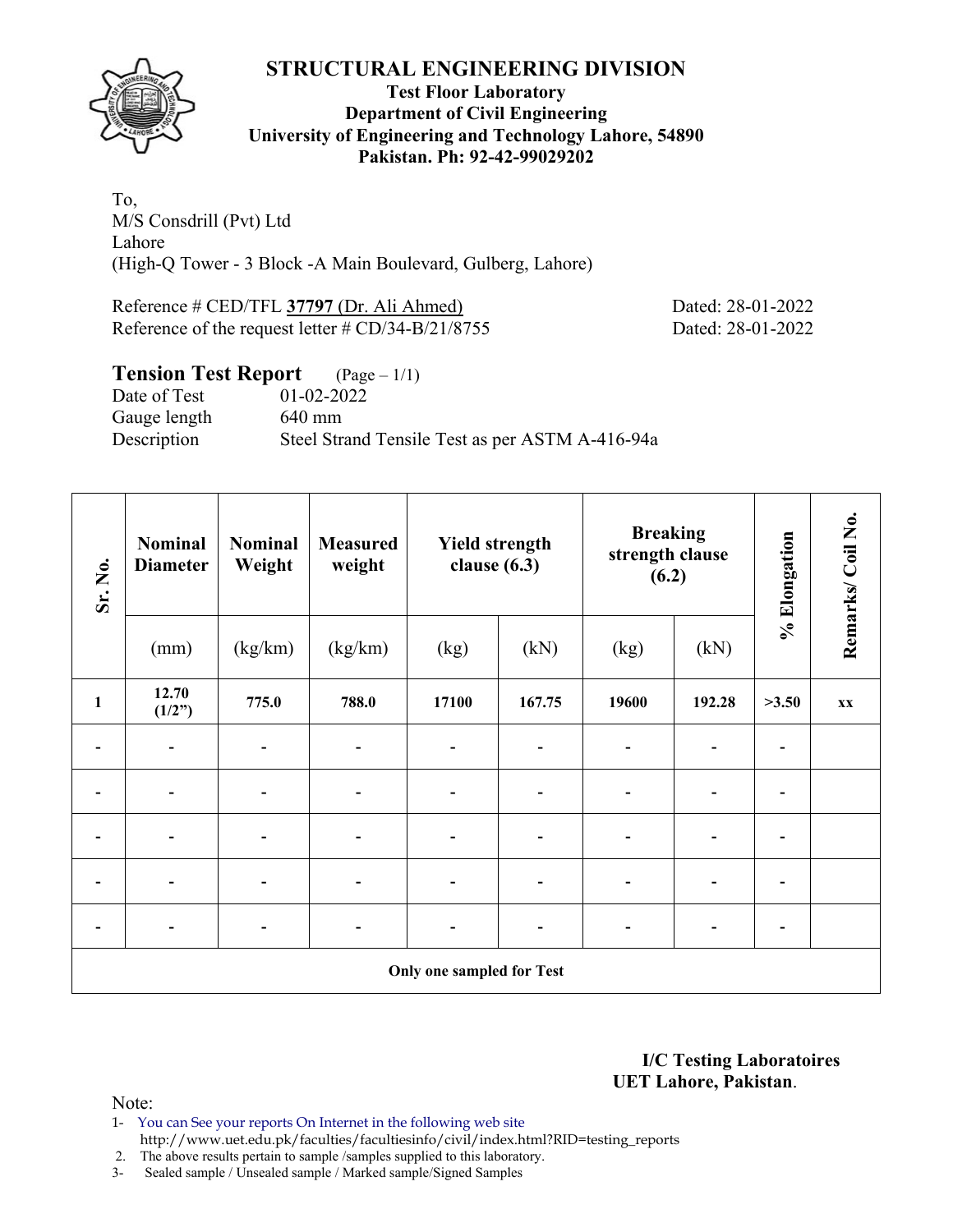**Test Floor Laboratory Department of Civil Engineering University of Engineering and Technology Lahore, 54890 Pakistan. Ph: 92-42-99029202** 

To, Manager Procurement Amin Brthers Enineers Pak (Pvt) Ltd Manufacturing of PCC Poles at Jhang Pole Plant

Reference # CED/TFL **37803** (Dr. Ali Ahmed) Dated: 28-01-2022 Reference of the request letter # ABEL/UET/22-04 Dated: 28-01-2022

# **Tension Test Report** (Page – 1/1)

Date of Test 01-02-2022 Gauge length 640 mm Description Steel Strand Tensile Test as per ASTM A-416-94a

| Sr. No.                           | <b>Nominal</b><br><b>Diameter</b> | <b>Nominal</b><br>Weight | <b>Measured</b><br>weight | <b>Yield strength</b><br>clause $(6.3)$ |        | <b>Breaking</b><br>strength clause<br>(6.2) |        | % Elongation             | Remarks/Coil No.       |  |  |
|-----------------------------------|-----------------------------------|--------------------------|---------------------------|-----------------------------------------|--------|---------------------------------------------|--------|--------------------------|------------------------|--|--|
|                                   | (mm)                              | (kg/km)                  | (kg/km)                   | (kg)                                    | (kN)   | (kg)                                        | (kN)   |                          |                        |  |  |
| $\mathbf{1}$                      | 9.53<br>(3/8")                    | 432.0                    | 436.0                     | 10200                                   | 100.06 | 11200                                       | 109.87 | >3.50                    | <b>XX</b>              |  |  |
| $\boldsymbol{2}$                  | 9.53<br>(3/8")                    | 432.0                    | 435.0                     | 9600                                    | 94.18  | 11200                                       | 109.87 | >3.50                    | $\mathbf{X}\mathbf{X}$ |  |  |
| 3                                 | 11.11<br>(7/16")                  | 582.0                    | 594.0                     | 12800                                   | 125.57 | 14800                                       | 145.19 | >3.50                    | $\mathbf{X}\mathbf{X}$ |  |  |
| 4                                 | 11.11<br>(7/16")                  | 582.0                    | 589.0                     | 13300                                   | 130.47 | 14800                                       | 145.19 | >3.50                    | <b>XX</b>              |  |  |
|                                   |                                   |                          | $\overline{a}$            |                                         |        |                                             |        |                          |                        |  |  |
|                                   |                                   | -                        |                           |                                         |        |                                             |        | $\overline{\phantom{a}}$ |                        |  |  |
| <b>Only four sampled for Test</b> |                                   |                          |                           |                                         |        |                                             |        |                          |                        |  |  |

**I/C Testing Laboratoires UET Lahore, Pakistan**.

- 1- You can See your reports On Internet in the following web site http://www.uet.edu.pk/faculties/facultiesinfo/civil/index.html?RID=testing\_reports
- 2. The above results pertain to sample /samples supplied to this laboratory.
- 3- Sealed sample / Unsealed sample / Marked sample/Signed Samples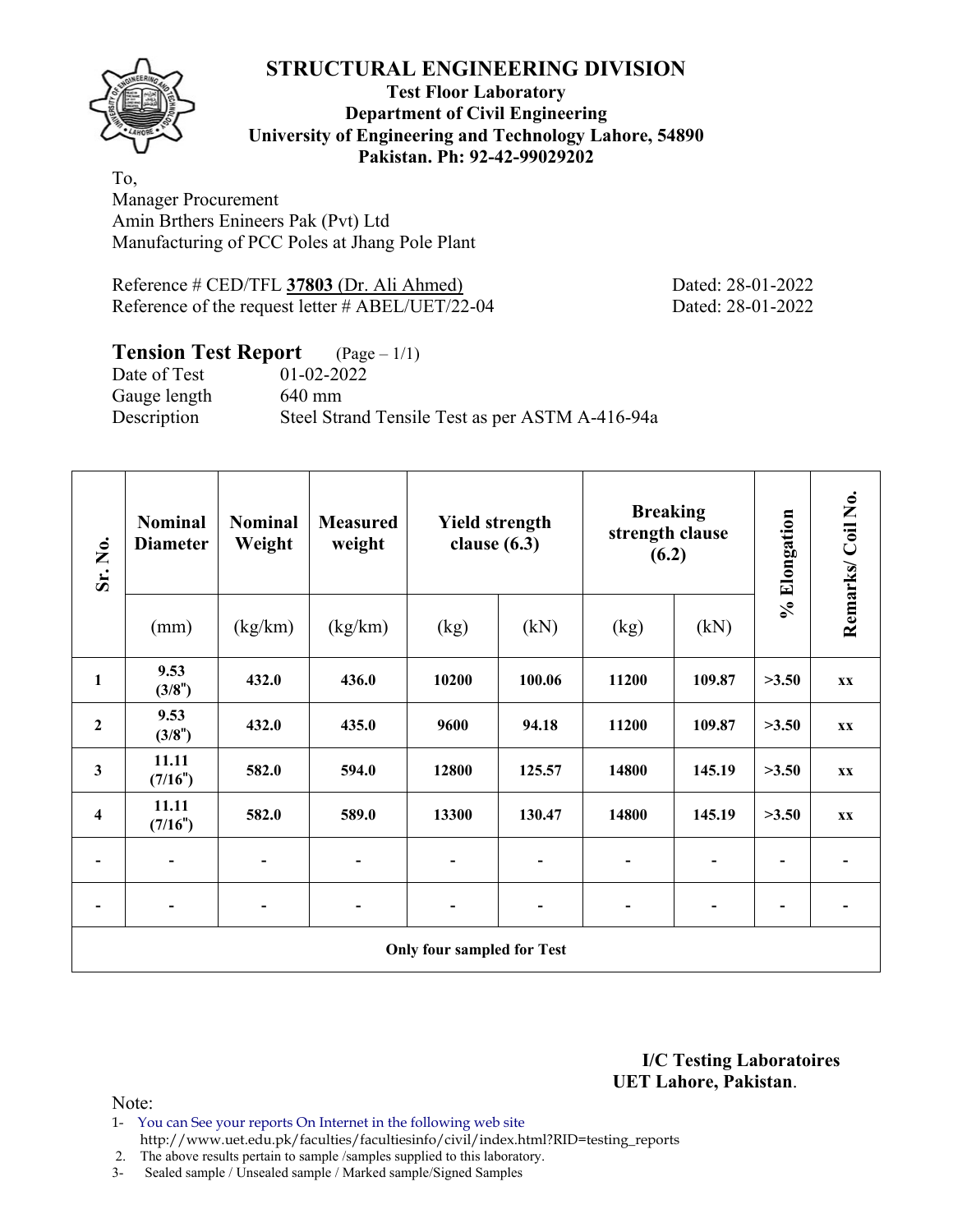**Test Floor Laboratory Department of Civil Engineering University of Engineering and Technology Lahore, 54890 Pakistan. Ph: 92-42-99029202** 

To, M/S S.A. Sheikh & Co. Lahore

Reference # CED/TFL **37810** (Dr. Rizwan Azam) Dated: 31-01-2022 Reference of the request letter # SASheikh/ABSCATEC/4 Dated: 31-01-2022

### **Tension Test Report** (Page -1/1) Date of Test 01-02-2022

Gauge length 8 inches

Description Plain Steel Bar Tensile Test

| Sr. No.          | Weight | Diameter/<br>size |                | Area<br>(mm <sup>2</sup> ) |                | <b>Yield load</b> | <b>Breaking Load</b>                   | <b>Yield Stress</b><br>(MPa) | <b>Ultimate Stress</b><br>(MPa) | Elongation     | % Elongation   | Remarks |
|------------------|--------|-------------------|----------------|----------------------------|----------------|-------------------|----------------------------------------|------------------------------|---------------------------------|----------------|----------------|---------|
|                  | (kg/m) | Nominal<br>(inch) | Actual<br>(mm) | Nominal                    | Actual         | (kg)              | (kg)                                   | Actual                       | Actual                          | (inch)         |                |         |
| $\mathbf{1}$     | 8.868  | 1.5               | 37.93          | --------                   | 1129.7         | 49000             | 83600                                  | 426                          | 726                             | 1.50           | 18.8           |         |
| $\blacksquare$   | Ξ.     | $\blacksquare$    | $\blacksquare$ | $\blacksquare$             | $\blacksquare$ | $\blacksquare$    | $\blacksquare$                         | $\blacksquare$               | $\blacksquare$                  | $\blacksquare$ | $\blacksquare$ |         |
| $\blacksquare$   | ۰      | $\blacksquare$    | ٠              | $\blacksquare$             | $\blacksquare$ | $\blacksquare$    | $\blacksquare$                         | $\blacksquare$               | $\blacksquare$                  | $\blacksquare$ | $\blacksquare$ |         |
| $\blacksquare$   | ۰      | $\blacksquare$    | $\blacksquare$ | $\blacksquare$             | ۰              | $\blacksquare$    | $\blacksquare$                         | $\blacksquare$               | $\blacksquare$                  | Ξ.             | $\blacksquare$ |         |
| $\blacksquare$   | ۰      | $\blacksquare$    | $\blacksquare$ | $\blacksquare$             | $\blacksquare$ |                   | $\blacksquare$                         | $\blacksquare$               | $\blacksquare$                  | -              | $\blacksquare$ |         |
| $\blacksquare$   | ۰      | $\blacksquare$    | $\blacksquare$ | $\blacksquare$             | $\blacksquare$ | $\blacksquare$    | $\blacksquare$                         | $\blacksquare$               | $\blacksquare$                  | $\blacksquare$ | $\blacksquare$ |         |
|                  |        |                   |                |                            |                |                   | Note: only one sample for tensile test |                              |                                 |                |                |         |
|                  |        |                   |                |                            |                |                   |                                        |                              |                                 |                |                |         |
| <b>Bend Test</b> |        |                   |                |                            |                |                   |                                        |                              |                                 |                |                |         |
|                  |        |                   |                |                            |                |                   |                                        |                              |                                 |                |                |         |
|                  |        |                   |                |                            |                |                   |                                        |                              |                                 |                |                |         |
|                  |        |                   |                |                            |                |                   |                                        |                              |                                 |                |                |         |

**I/C Testing Laboratoires UET Lahore, Pakistan**.

Note:

1- You can See your reports On Internet in the following web site http://www.uet.edu.pk/faculties/facultiesinfo/civil/index.html?RID=testing\_reports

2. The above results pertain to sample /samples supplied to this laboratory.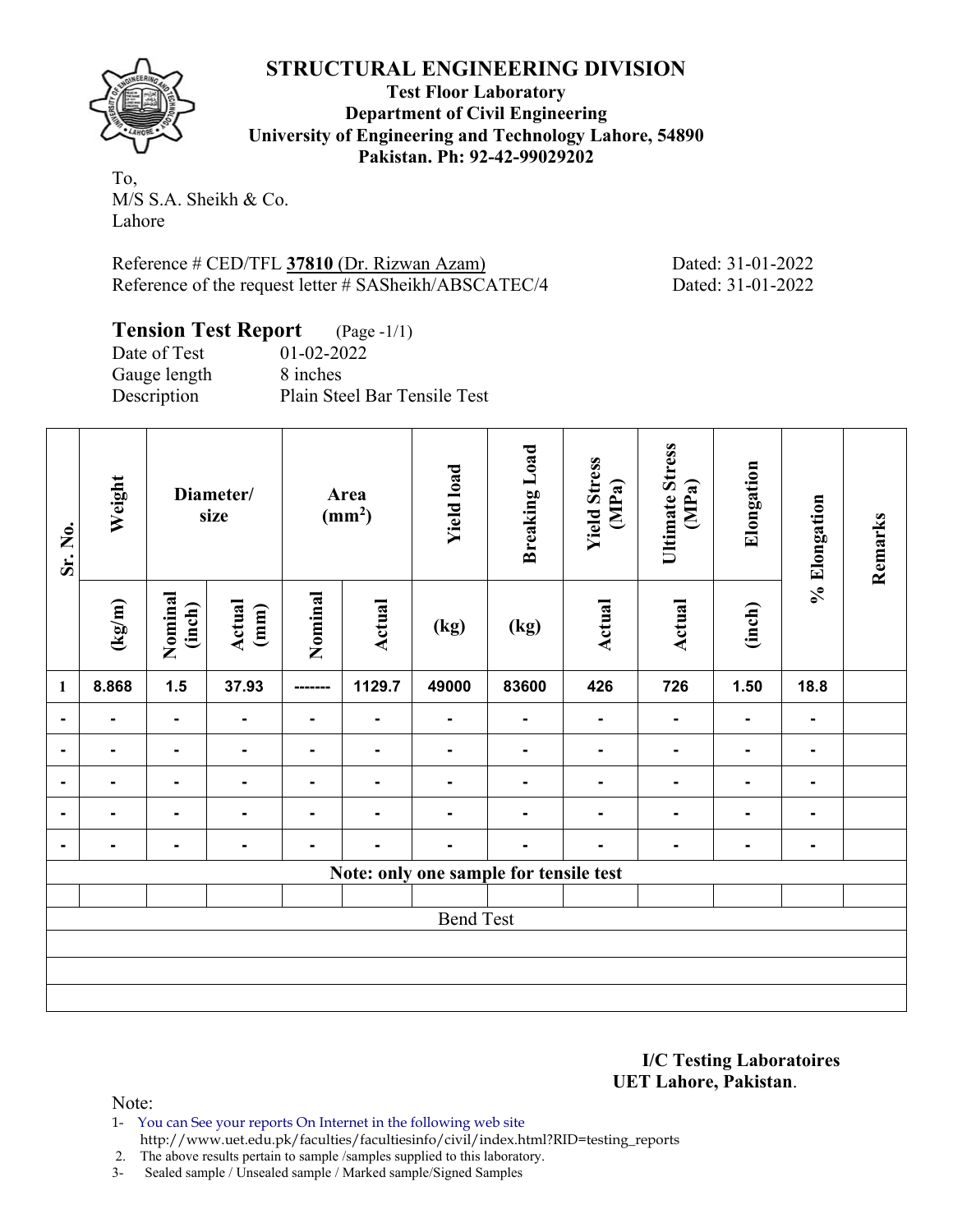

### **Test Floor Laboratory Department of Civil Engineering University of Engineering and Technology Lahore, 54890 Pakistan. Ph: 92-42-99029202**

To, Construction Manager Deevar Developers Pvt. Ltd Construction of Zameen Opal, Plot No. 16, Sector-A, Land Breeze Housing Society, Raiwind Road, Lahore Reference # CED/TFL **37818** (Dr. Rizwan Riaz) Dated: 01-02-2022 Reference of the request letter # ZD/ZO/L/045 Dated: 01-02-2022

# **Tension Test Report** (Page -1/1)

Date of Test 01-02-2022 Gauge length 8 inches

Description Deformed Steel Bar Tensile and Bend Test as per ASTM-A615

| Sr. No.                  | Weight                                        | Diameter/<br><b>Size</b> |                          |         |                          | Area<br>$(in^2)$ |      | <b>Yield load</b> | <b>Breaking</b><br>Load | <b>Yield Stress</b><br>(psi)                                    |                          | <b>Ultimate Stress</b><br>(psi) |                              | Elongation | % Elongation | Remarks |
|--------------------------|-----------------------------------------------|--------------------------|--------------------------|---------|--------------------------|------------------|------|-------------------|-------------------------|-----------------------------------------------------------------|--------------------------|---------------------------------|------------------------------|------------|--------------|---------|
|                          | $\frac{2}{10}$                                | Nominal<br>$(\#)$        | Actual<br>(inch)         | Nominal | Actual                   | (kg)             | (kg) | Nominal           | Actual                  | Nominal                                                         | Actual                   | (inch)                          |                              |            |              |         |
| $\mathbf{1}$             | 0.379                                         | 3                        | 0.377                    | 0.11    | 0.111                    | 3620             | 5120 | 72600             | 71660                   | 102600                                                          | 101400                   | 1.20                            | 15.0                         |            |              |         |
| $\overline{2}$           | 0.385                                         | $\mathbf{3}$             | 0.380                    | 0.11    | 0.113                    | 3690             | 5220 | 74000             | 71850                   | 104600                                                          | 101700                   | 1.20                            | 15.0                         |            |              |         |
| $\overline{\phantom{a}}$ |                                               | -                        |                          |         |                          |                  |      |                   |                         |                                                                 | $\overline{a}$           | $\overline{\phantom{a}}$        |                              |            |              |         |
| $\overline{\phantom{a}}$ | $\overline{\phantom{a}}$                      | $\overline{\phantom{a}}$ | $\blacksquare$           |         | $\overline{\phantom{0}}$ |                  |      |                   |                         | $\overline{\phantom{0}}$                                        | $\overline{\phantom{a}}$ | $\overline{\phantom{a}}$        | $\blacksquare$               |            |              |         |
| $\overline{\phantom{a}}$ | $\blacksquare$                                | $\overline{\phantom{a}}$ | $\overline{\phantom{0}}$ |         | $\overline{\phantom{a}}$ |                  |      |                   | $\blacksquare$          | $\blacksquare$                                                  | $\overline{\phantom{a}}$ | $\qquad \qquad -$               | $\qquad \qquad \blacksquare$ |            |              |         |
| $\overline{\phantom{a}}$ | $\blacksquare$                                | $\overline{\phantom{0}}$ |                          |         | $\overline{\phantom{0}}$ |                  |      |                   | $\blacksquare$          | $\overline{\phantom{0}}$                                        | $\overline{\phantom{a}}$ | $\overline{\phantom{a}}$        | $\blacksquare$               |            |              |         |
|                          |                                               |                          |                          |         |                          |                  |      |                   |                         | Note: only two samples for tensile and one sample for bend test |                          |                                 |                              |            |              |         |
|                          |                                               |                          |                          |         |                          |                  |      |                   |                         |                                                                 |                          |                                 |                              |            |              |         |
| <b>Bend Test</b>         |                                               |                          |                          |         |                          |                  |      |                   |                         |                                                                 |                          |                                 |                              |            |              |         |
|                          | #3 Bar Bend Test Through 180° is Satisfactory |                          |                          |         |                          |                  |      |                   |                         |                                                                 |                          |                                 |                              |            |              |         |
|                          |                                               |                          |                          |         |                          |                  |      |                   |                         |                                                                 |                          |                                 |                              |            |              |         |
|                          |                                               |                          |                          |         |                          |                  |      |                   |                         |                                                                 |                          |                                 |                              |            |              |         |

**I/C Testing Laboratoires UET Lahore, Pakistan**.

Note:

1- You can See your reports On Internet in the following web site http://www.uet.edu.pk/faculties/facultiesinfo/civil/index.html?RID=testing\_reports

2. The above results pertain to sample /samples supplied to this laboratory.